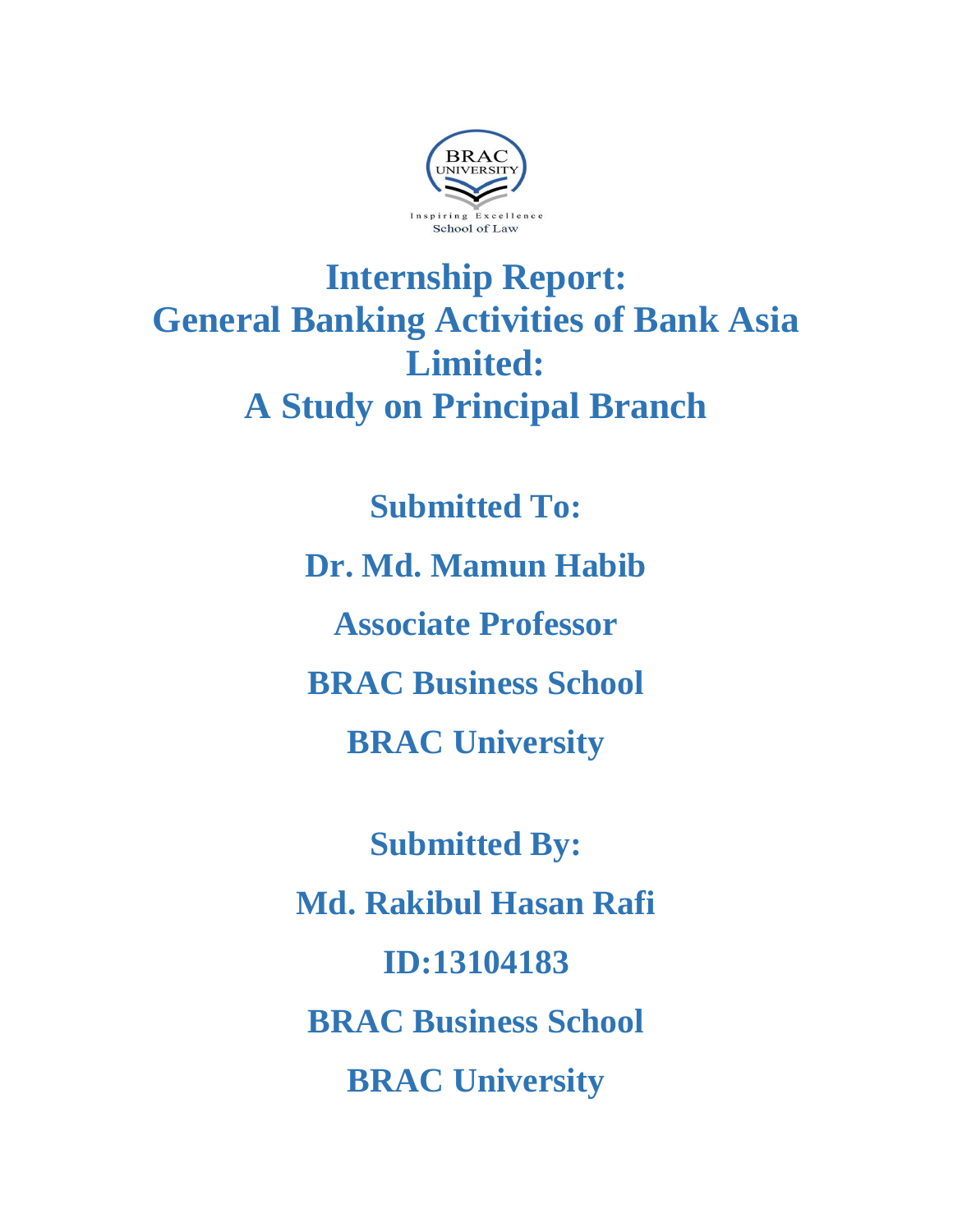**General Banking Activities of Bank Asia Limited: A Study on Principal Branch**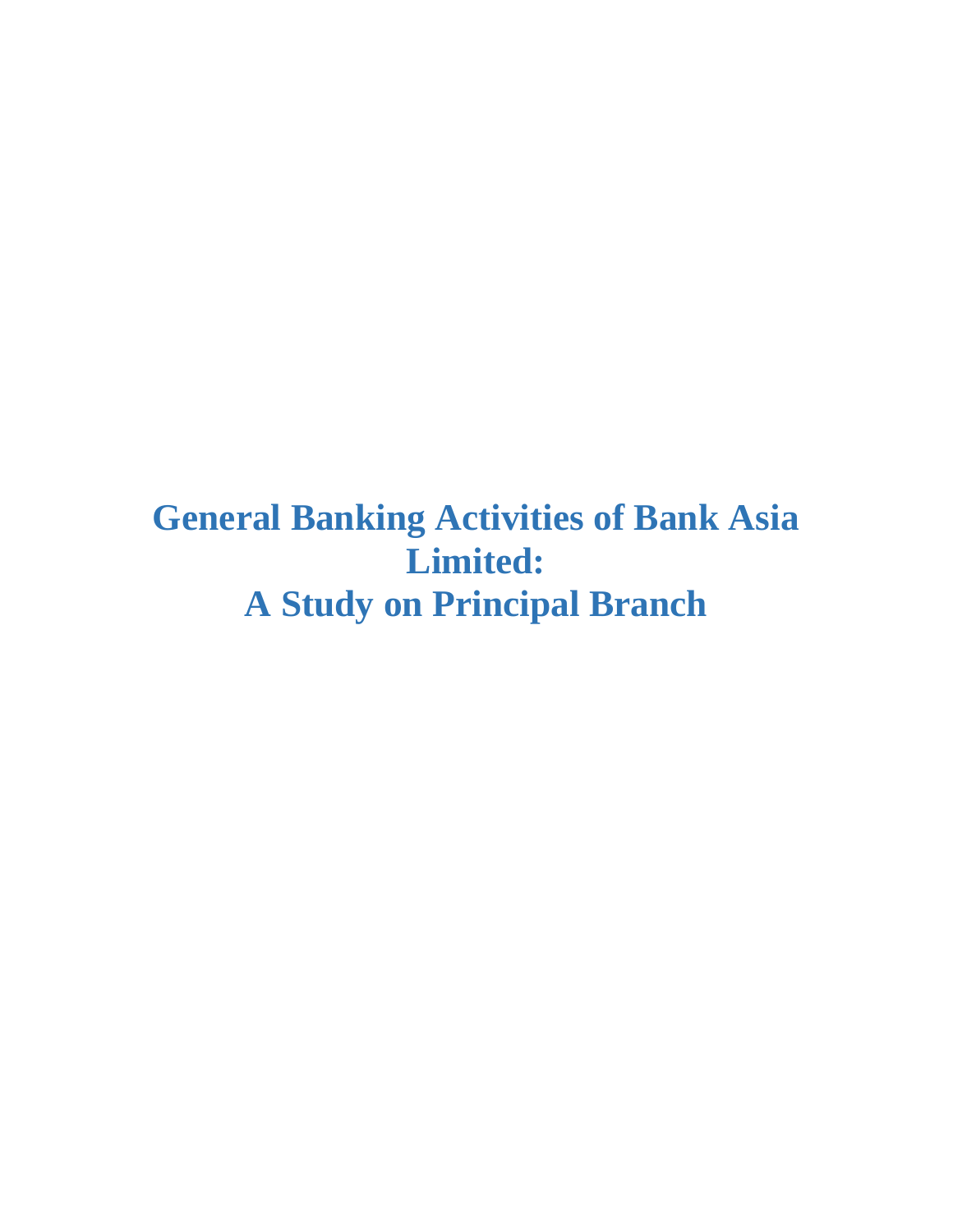December 12, 2017 Dr. Md. Mamun Habib Associate Professor BRAC Business School BRAC University **Subject: Submission of Internship report**

Honorable sir,

With great pleasure, submitting my Internship report on the topic **"General Banking Activities of Bank Asia Limited: A Study on Principal Branch".** While preparing this report, your instruction and guidelines as well as those given by my Bank supervisor have been followed.

This report has been completed with my experiences I have achieved during the Internship period at Bank Asia Limited, Principal Office branch. I hope they will be quite helpful to enlighten my future career and knowledge well. I hope this report to be informative as well as comprehensive.

My special gratitude to you for dedicating your valuable time, expert guidance and support. I have tried my best to complete the report appropriately as much as possible. I shall be pleased to answer any sort of query you may have regarding this report.

Md. Rakibul Hasan Rafi ID: 13104183

………………………

Department: BBS

BRAC University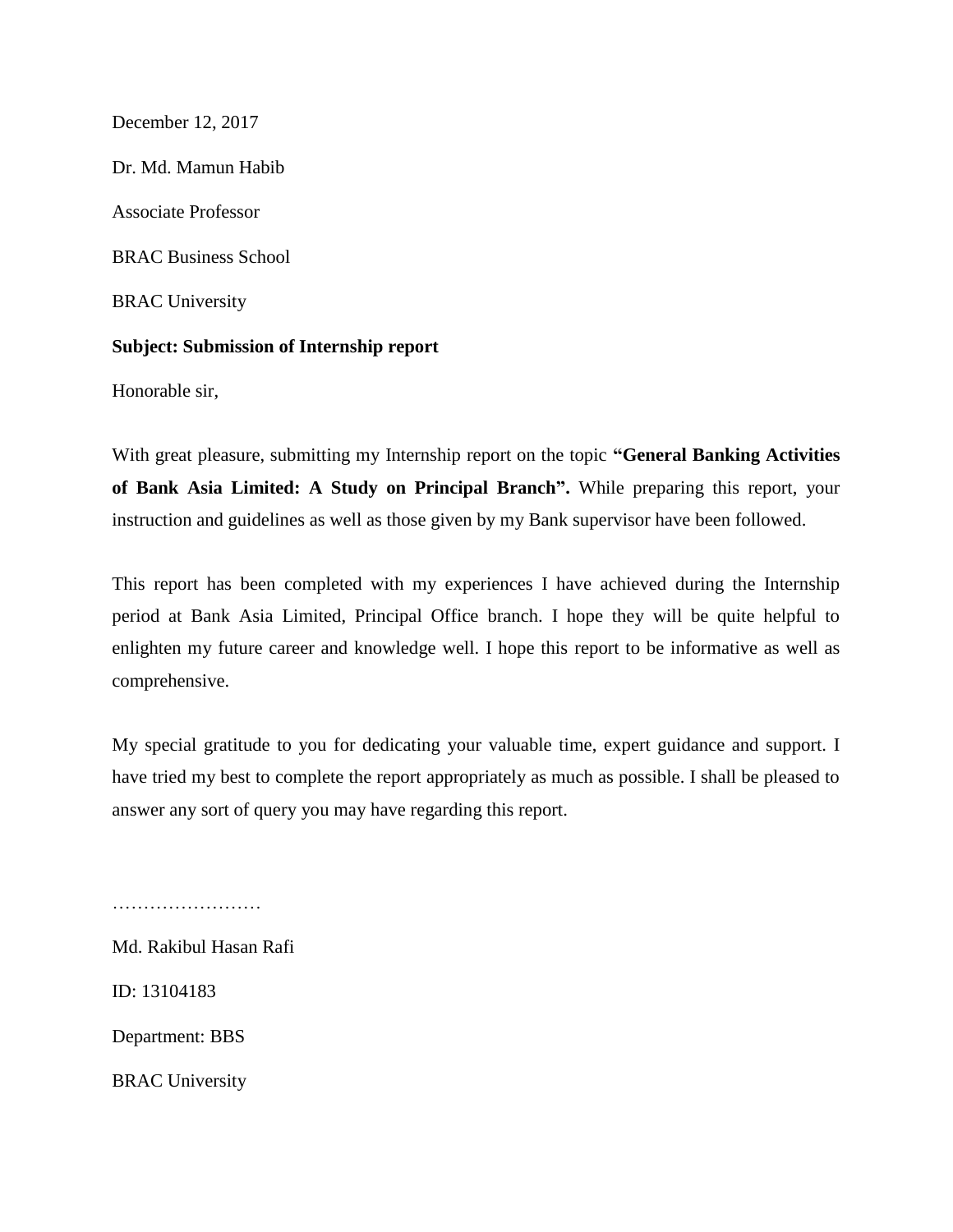#### **Acknowledgement:**

At the beginning, conveying my gratefulness to the Almighty Allah for giving me the strength to complete the report properly. Without his diving blessings, it would never be possible for me to complete both internship period and this internship report successfully. A special thanks and gratitude goes to my Internship supervisor, **Dr. Md. Mamun Habib**. Without his valuable supervision and directions, it would not have been possible to complete this report. My heartfelt gratitude to the Bank Asia Limited, Principal Office Branch for giving me the chance to complete my internship program at their branch, for allowing me to collect information and helping me every possible way in preparing the internship report. My endless thanks to go **Mr. Md. Murshed Alam**, FVP & Manager Operations and **Mr. Mohammad Taufique Morshed Hasan**, FAVP & GB In-charge, for being patient and supporting me during my internship program. I was blessed to have an instructor like **Mrs. Morzina Akther Tuhin**, Officer & **Mr. Md. Shafiqul Islam**, Officer. Without their support, I would not be able to gain knowledge about General Banking and provide information in this report. I am also grateful to **Mr. I. H. Shookria**, EO for helping me throughout the preparation of the report. All the colleagues of the branch had been very helpful and they made my internship period more enjoyable and eventful one. Finally, my sincere gratitude goes to BARC University Authority for arranging this internship program for students. It really makes student capable of doing official tasks before entering the corporate world.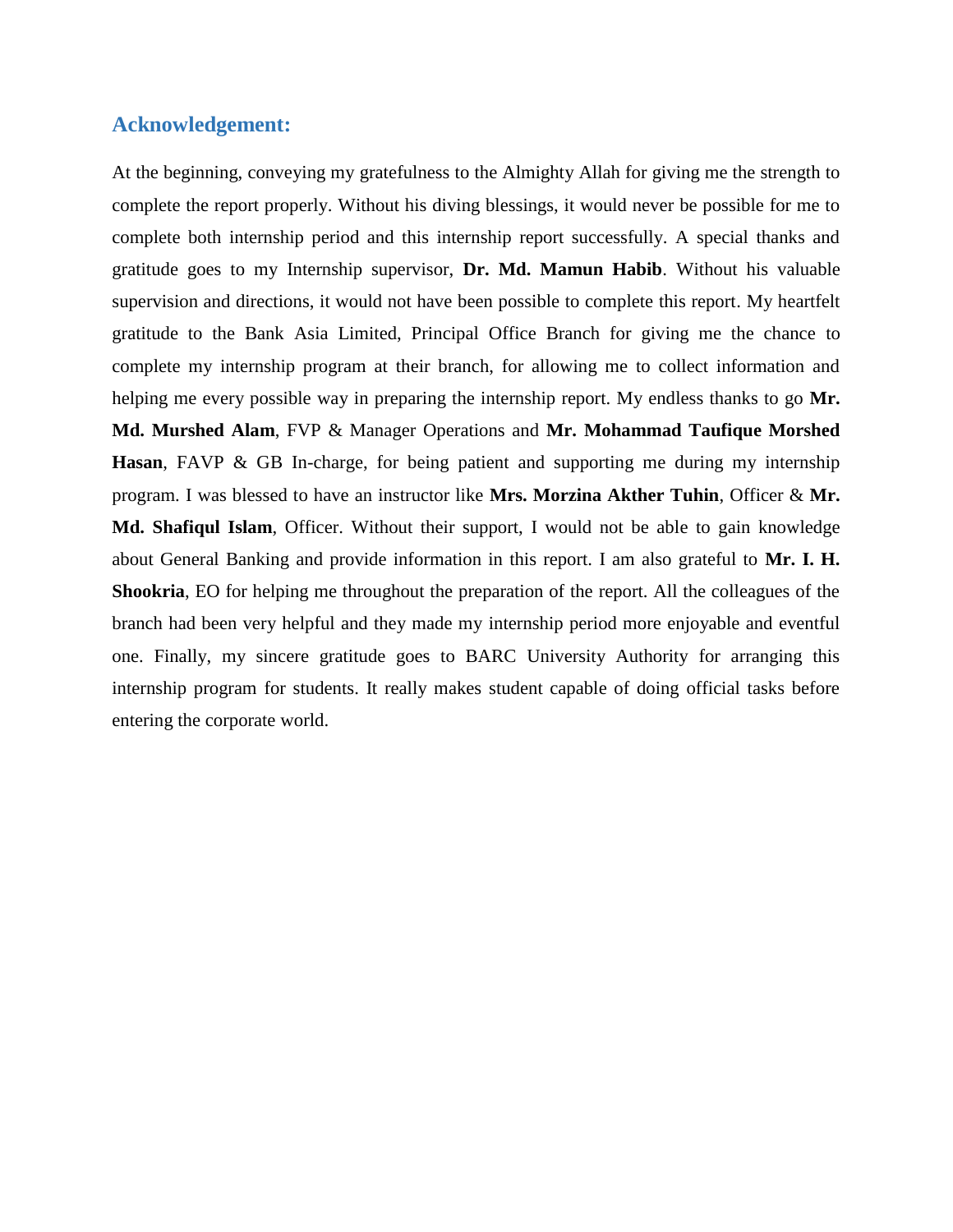#### **Executive Summary:**

The Banking sector is always considered one of the most fundamental sectors for the economy to be able to function. In this economic era, In order to attain development in industrial and commercial division, there should be a sound banking system to support not only the economy but also the society. This report focuses on the General Banking Department of Bank Asia Limited, Principal Office Branch. General Banking department deals with customer service, remittance, cash, and accounts related activities. This unit plays an important role in providing quality service to its customers. Cash handling which is the most important and difficult department of a bank. Through this section it establishes Banker-Customer relationship, collects bills for customers, remit funds of customers from one bank to another. General Banking provides these services in fast and better manner. At first, I talked about the overview of the Bank, mission, vision, core values. Secondly, I introduce the Rationale of the report, scope, objectives, methodology and limitations of this study. After that, the main part comes and it is all about the General Banking as well as product and services of the bank. In this part, I mentioned and described all the activities those are undertaken in GB department. I also included my roles and responsibilities those I have completed in the Bank, and some critical observations. Last part is the conclusion part. Here, I pointed out some findings of that branch and then recommended some solutions to those findings. Finally, I gave the sources from which I took all the information.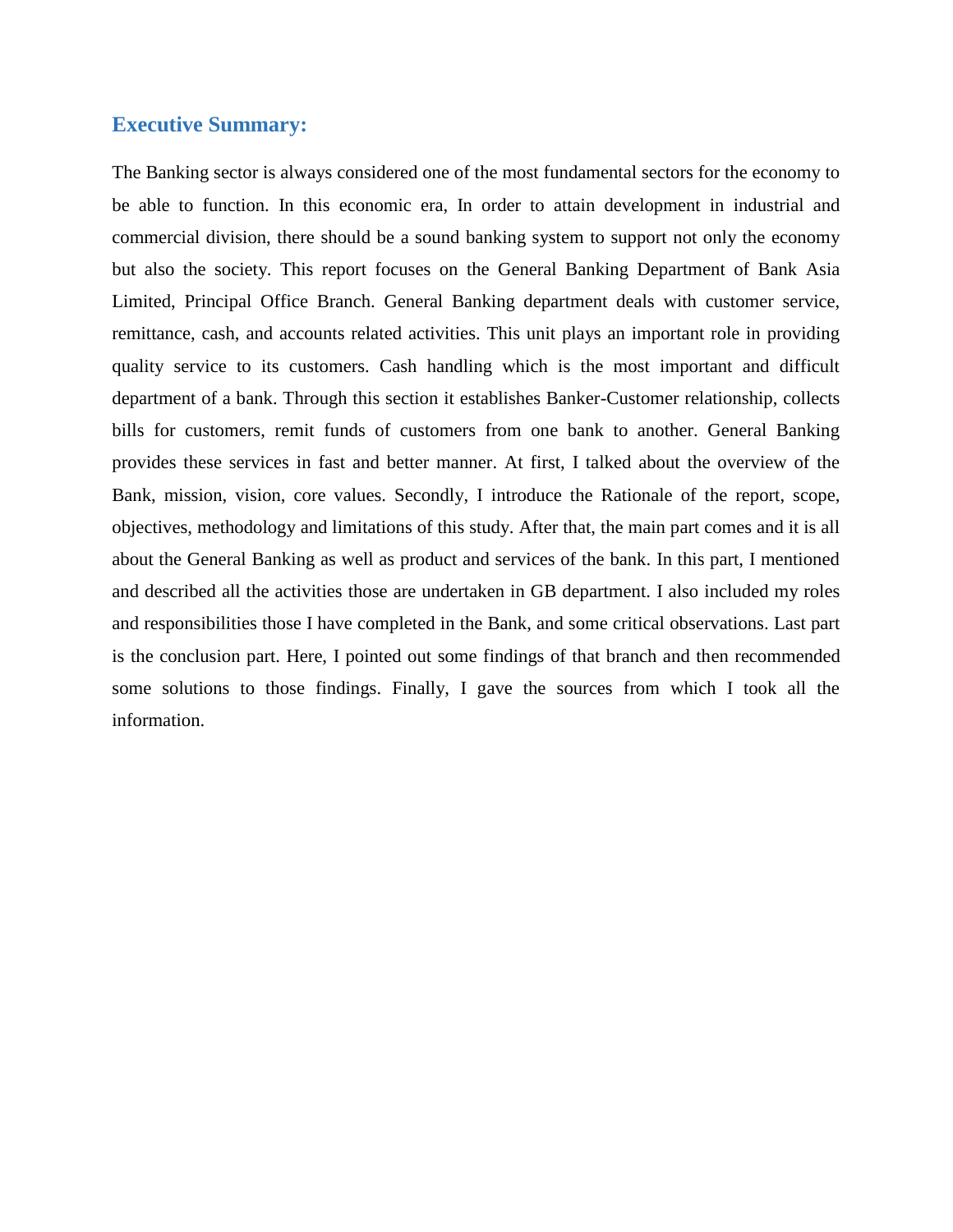### **Contents**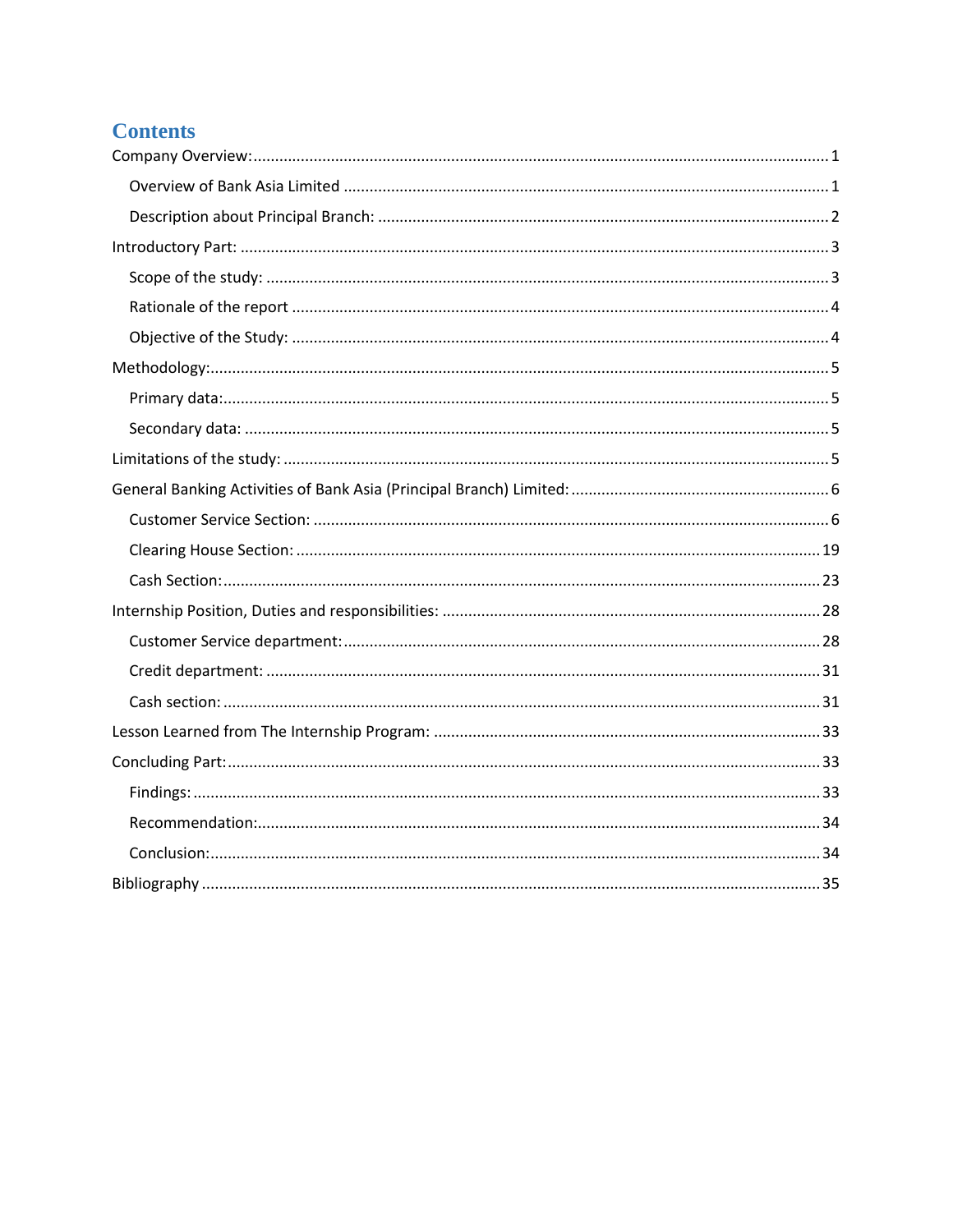### <span id="page-6-0"></span>**Company Overview:**

### <span id="page-6-1"></span>Overview of Bank Asia Limited

Bank Asia is a third generation public limited commercial bank. It received the Certificate of Incorporation on September 28, 1999 and came to operation on November 27, 1999. Now after 18 faithful years of dedicated and reliable services, Bank Asia has created an envious position for itself among the leading banks of the country. But most importantly, the Bank has an unsurpassed legacy attached with its image

Bank Asia has been launched by a group of successful entrepreneurs with recognized standing in the society. The management of the Bank consists of a team led by senior bankers with decades of experience in national and international markets. A group of professionals many of whom have exposure in the international market ably supports the senior management team. It set milestone by acquiring the business operations of the Bank of Nova Scotia in Dhaka, first in the banking history of Bangladesh. It again repeated the performance by acquiring the Bangladesh operations of Muslim Commercial Bank Ltd. (MCB), a Pakistani bank. In the year 2003 the Bank again came to the limelight with oversubscription of the Initial Public Offering of the shares of the Bank, which was a record (55 times) in our capital market's history and its shares commands respectable premium. The asset and liability growth has been remarkable. Bank Asia has been actively participating in the local money market as well as foreign currency market without exposing the Bank to vulnerable positions. The Bank's investment in Treasury Bills and other securities went up noticeably opening up opportunities for enhancing income in the context of a regime of gradual interest rate decline. Bank Asia Limited started its service with a vision to serve people with modern and innovative banking products and services at affordable charge. Being parallel to the innovative technology the Bank is offering online banking with added delivery channels like ATM, Tele-banking, SMS and Net Banking. In addition, as part of the bank's commitment to provide all modern and value added banking service in keeping with the very best standard in a globalize world.

The head office of Bank Asia Limited is situated in Rangs Tower 68 Purana Paltan (1st Floor) Dhaka-1000, Bangladesh. There are total 109 Branches and 129 ATM booths now in Bangladesh. Soon they are going to extend their branches in different parts of the regions in Bangladesh.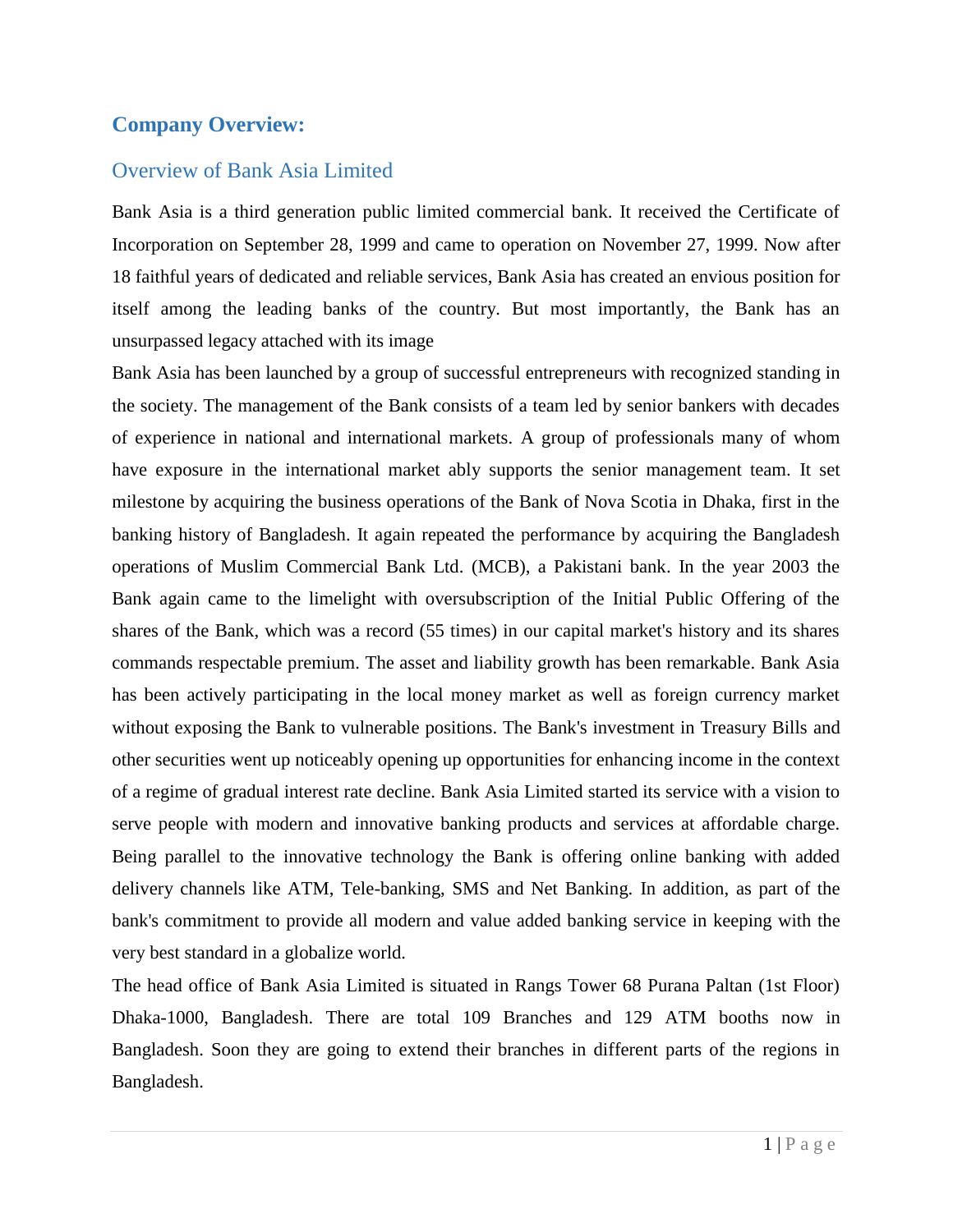### **Slogan**

For a better tomorrow

### **Vision**

Bank Asia's vision is to have a poverty free Bangladesh in course of a generation in the new millennium, reflecting the national dream. Our vision is to build a society where human dignity and human rights receive the highest consideration along with reduction of poverty.

#### **Mission**

- 1. To assist in bringing high quality service to our customers and to participate in the growth and expansion of our national economy
- 2. To set high standards of integrity and bring total satisfaction to our clients, shareholders and employees
- 3. To become the most sought after bank in the country, rendering technology driven innovative services by our dedicated team of professionals

### **Core values**

- 1. Place customer interest and satisfaction as first priority and provide customized banking products and services
- 2. Value addition to the stakeholders through attaining excellence in banking operations
- 3. Maintain high ethical standard and transparency in dealings
- 4. Be a compliant institution through adhering to all regulatory requirements
- 5. Contribute significantly for the betterment of the society
- 6. Ensure higher degree of motivation and dignified working environment for our human capital and respect optimal work-life balance
- 7. Committed to protect the environment and go green

### <span id="page-7-0"></span>Description about Principal Branch:

On 29th of April 2000 Bank Asia Limited opened its Main Branch in city's business center point Motijheel which is situated in Tea Board building. From the initiation this branch focuses on the corporate customers and accomplish its goal tremendously well. Correspondingly, from that point it performs as the vital clearing branch in Dhaka Zone and goes about as the inspiring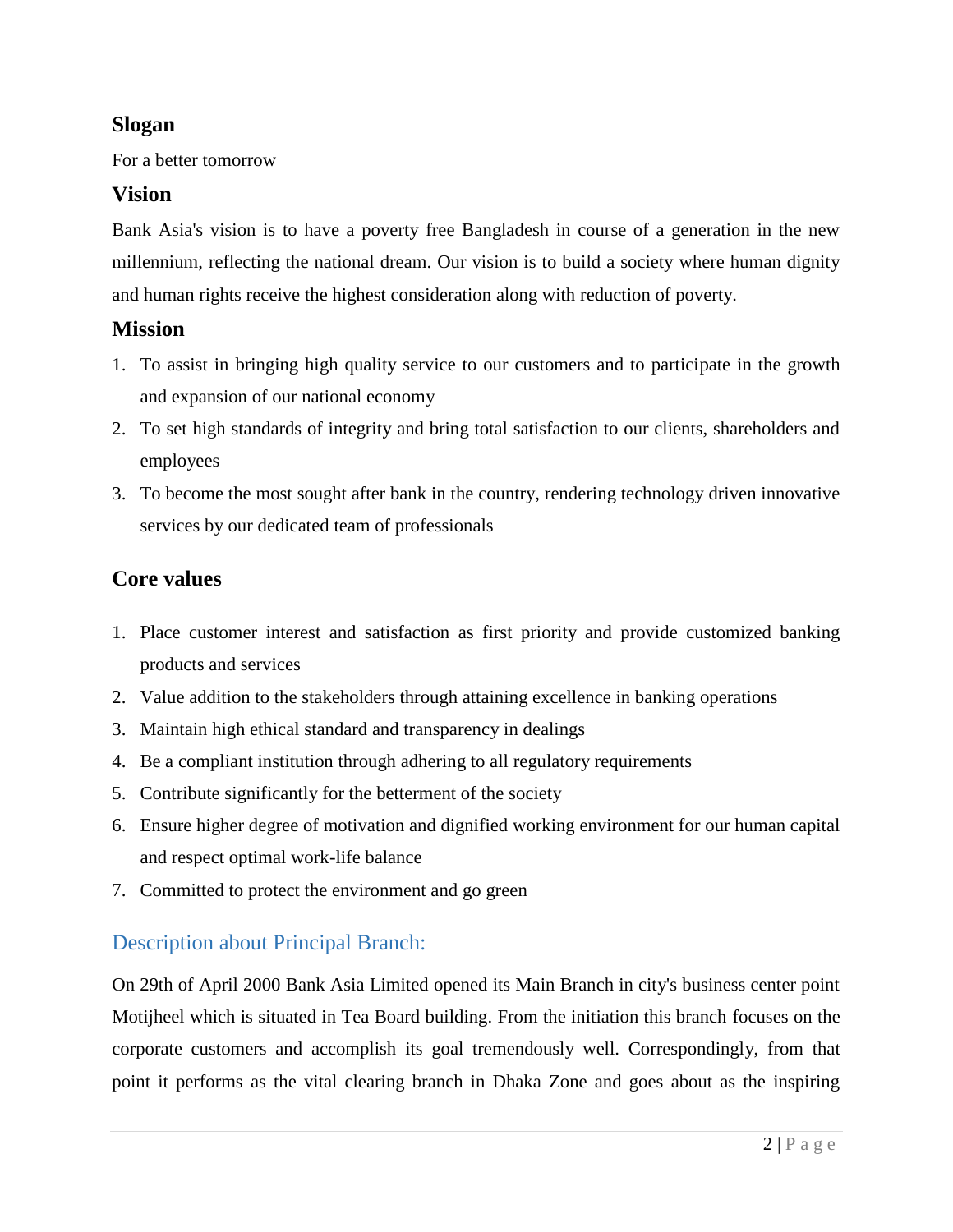branch for other branches in Dhaka Zone. In the year 2004 it funds BDT 98.73 million as profit to banks all out procuring. Also, in the year 2004 it gains most elevated of taka one center in the year June. Be that as it may, amazingly in the late months its acquiring tumbles down forcefully because of moderate state of mind of the branch to stretch out new credit offices to the business group. Furthermore, the administration underlines to enhance benefit procuring limit with soundness and supportability. Furthermore, branch administration concentrate on the minimization of expense to augment the benefit. In the month April 2005 the branch earned BDT 3.42 million and aggregate store as on 30th of April 2005 is BDT 2037 million whereas aggregate advances is BDT 2411 million. In spite of the fact that the branch is confronting negative development in its benefit execution, the activities of branch administration will enhance the situation in a short time. 82 percent of aggregate store is high cost store. Consequently, the branch administration drives to channel more cost free and minimal effort store that will liven up the benefit situation of the branch. Normally a bank tries to bolt up its asset for transient and cut more pick up. 41percent of the aggregate advances of this branch is in term advance and staying as perpetual and interest loan. The branch tries to exchange off between term advance and spinning credit to amplify its acquiring.

### <span id="page-8-0"></span>**Introductory Part:**

### <span id="page-8-1"></span>Scope of the study:

Global financial circumstance kept on posturing unfavorable effect on most developing nations including Bangladesh testing the likelihood of enrolling a positive growth. Banking system holds an important place in a country"s economy. It takes up an essential part in the financial progression of a nation and shapes the focal portion of monetary market in a highly developed nation. Bank Asia Limited is undertaking a challenging job. So far analysts have a certain extension to review the entire framework. The Banking sector kept on making astounding benefit in the 2002.

The report covers the foundation, capacities and for the most part the General Banking, some portion of Bank Asia Limited. The planning of this report offers an incredible chance to have a top to bottom information of banking activities exercises by the Bank Asia, Principal Office branch. This report has been made in light of the experience accumulated amid the time of 3 months' internship program. It was an open door for me to learn and execute the whole procedure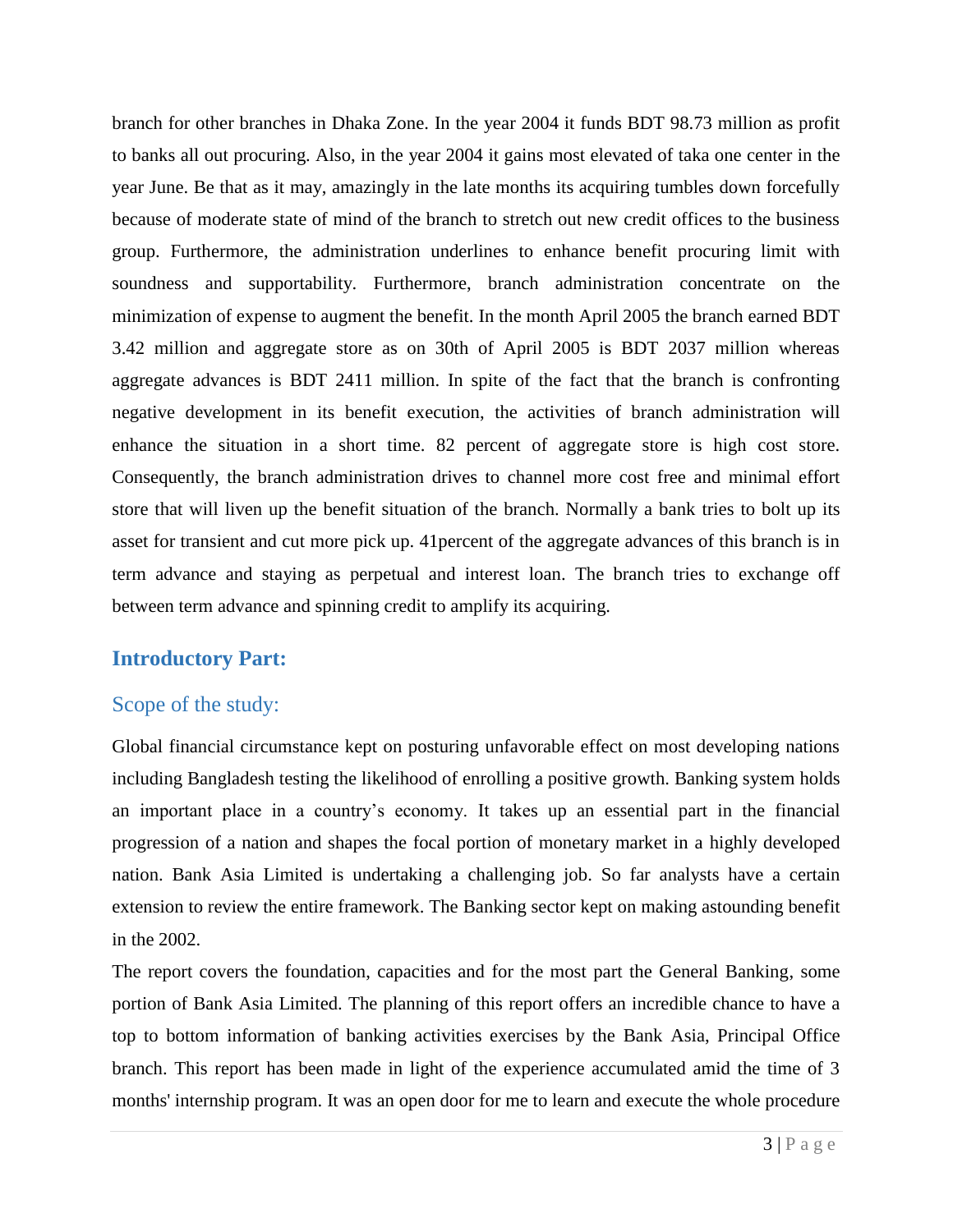of General Banking exercises.

This report will be a great way for the BBA graduates who are willing to pursue their career in banking sector. It will give them abundant opportunities to know about the general banking activities.

### <span id="page-9-0"></span>Rationale of the report

In the competitive worldwide period, academic education serves to support a graduate into profession by giving a degree yet internship position program influences the theories and educated cases to concrete by putting the understudy in a genuine work circumstance performing real expert errands, which the activity includes. For this, internship report has been made mandatory for all Business students of BRAC University who are going to be graduated. As a piece of the BBA program, every one of the students of this university needs to experience an internship program with a reason to get real idea about the present business world. It's a three months' period time program. After finishing of internship program, every students needs to present a report specifying the exercises performed and what they learned during this three month of their internship.

### <span id="page-9-1"></span>Objective of the Study:

The main objective of this study is to achieve genuine and applied understanding about banking activities. Particularly, the study will emphasize on general Banking activities. The broad objectives and specific objectives are presented below:

#### **Broad Objective:**

The broad objective of this study is to be acquainted with the working atmosphere of present organization, to identify in-house culture of the corporate world and make a balance between theoretical knowledge and professional practice.

#### **Specific objectives:**

- 1. To understand and analyze the overall General Banking activities of Bank Asia Limited
- 2. To gain knowledge about the activities and functions of General Banking: account opening, cash section
- 3. To relate the theoretical learning with real life experience.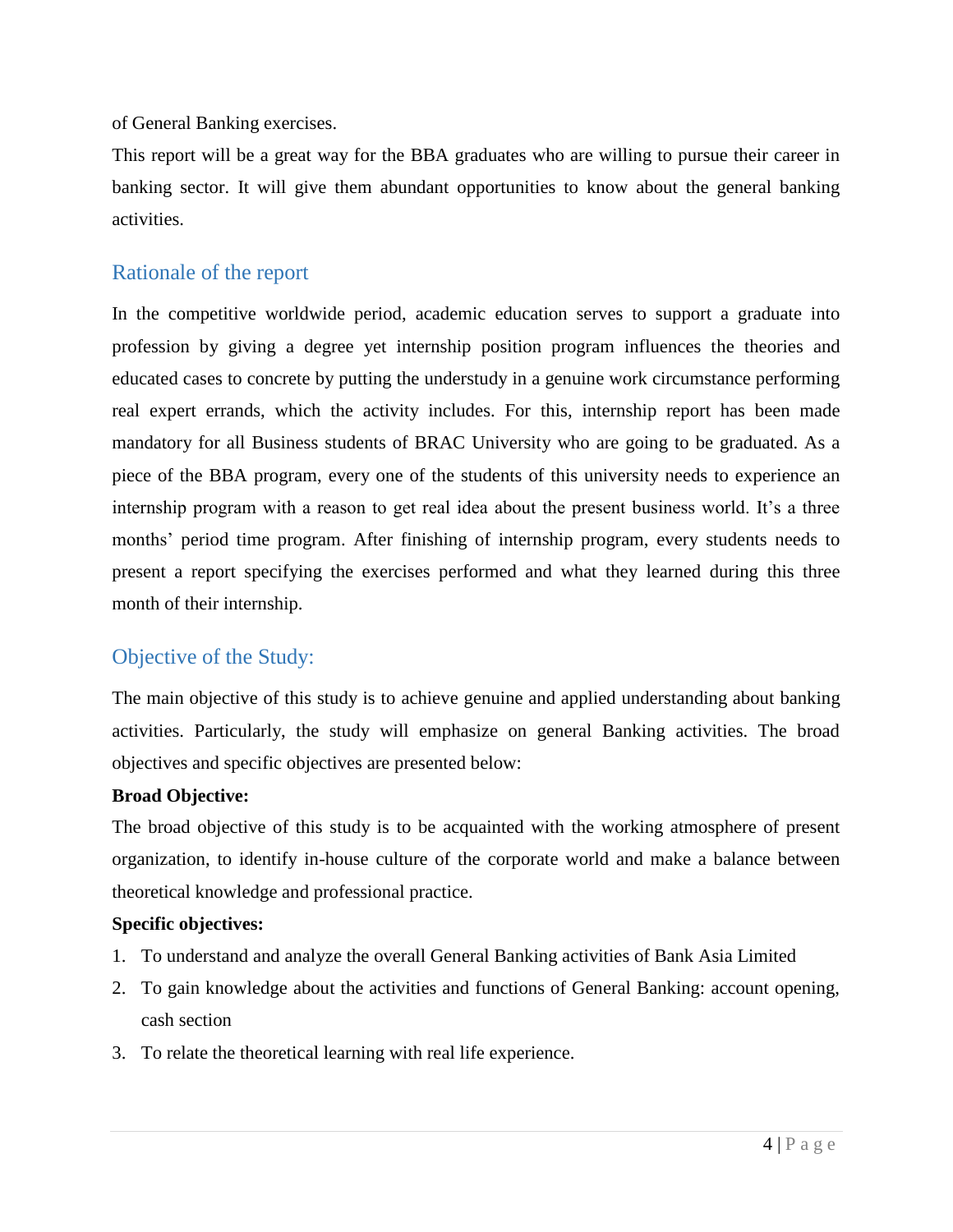### <span id="page-10-0"></span>**Methodology:**

This Portion of the report covers the sources of data which were used to collect all materials avout Bank Asia Limited principal office branch and its activities.

Data sources are two types:

- 1. Primary data
- 2. Secondary data

### <span id="page-10-1"></span>Primary data:

- 1. Informal discussion and individual conversation with staffs.
- 2. Face to face informal discussion with the customers while serving them at the time of internship.
- 3. Participation in the General banking activities of the bank.
- 4. Individual observation on the method of banking activities.

#### <span id="page-10-2"></span>Secondary data:

- 1. Annual report of Bank Asia Limited [2011, 2012, 2013, 2014, 2015]
- 2. Brochures, Manual and some online publications of Bank Asia.
- 3. Online data from the website of Bank Asia Limited.
- 4. Relevant file study as provided by the officers concerned

### <span id="page-10-3"></span>**Limitations of the study:**

To deliver latest material and to make this report read worthy, support from numerous sources is important. In spite of having my enthusiastic struggle, I could not gather several facts which is essential at the period of the study. Thus, this study has limitations. Some limitations are giving below:

- 1. Inadequacy and lack of accessibility of some preceding and latest data.
- 2. Alike all other banking institutions, BA is also conventional and strict in providing some information.
- 3. At times the concerned personnel did not provide enough time due to rush banking hours. Therefore, I faced some problems to understand few points of specific tasks.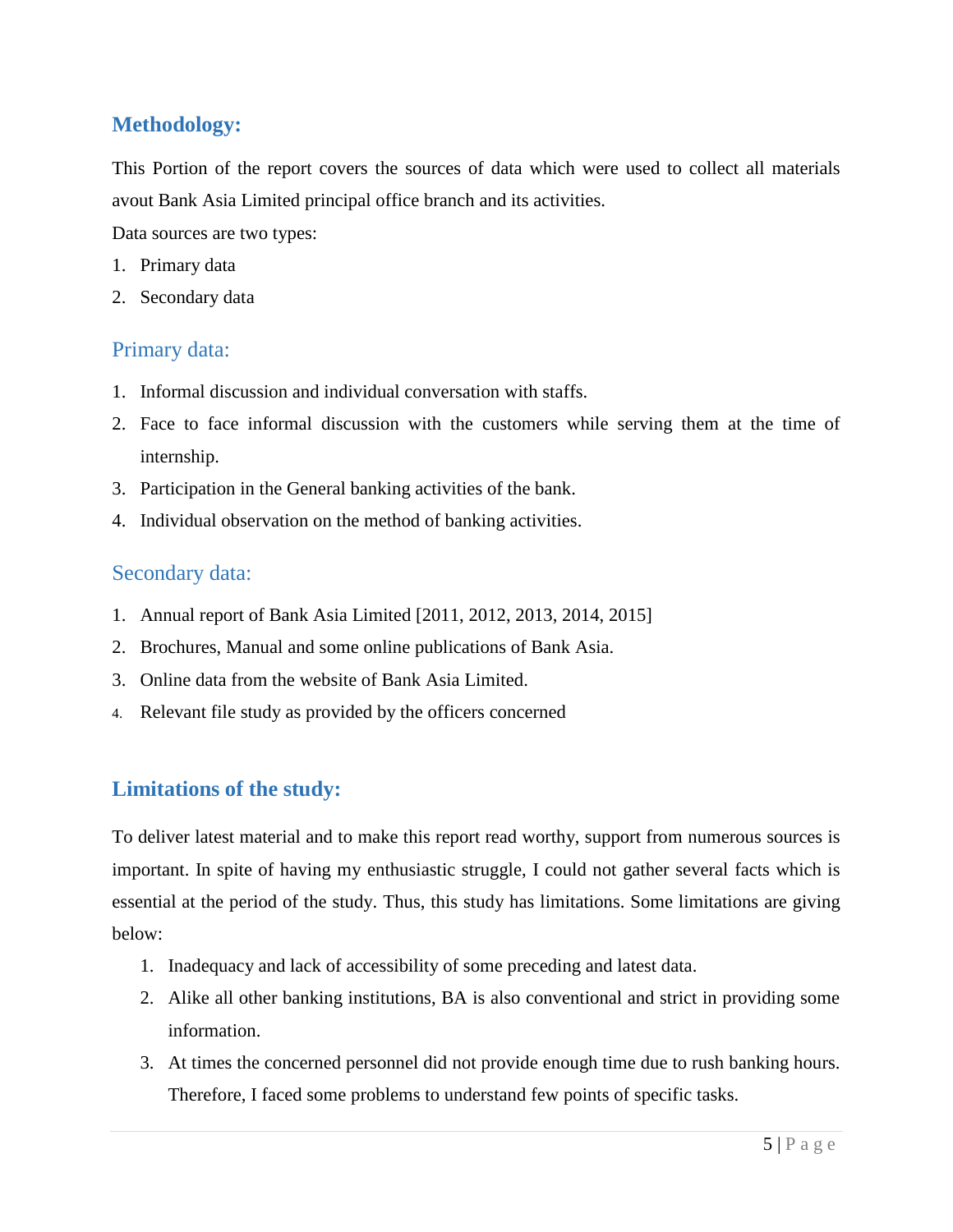4. In fact, three months is too short to learn all the banking activities.

### <span id="page-11-0"></span>**General Banking Activities of Bank Asia (Principal Branch) Limited:**

Bank Asia Limited one of the most prominent Bank in Bangladesh offers its different products for different clients on basis of their needs. I started my internship program from 22<sup>nd</sup> August in general banking department. For three months I observed and worked in general banking department. This department comprises of three interrelated sections:

- Customer Service Section
- Cash Section
- Clearing House Section.

These three sections always coordinate with one another to perform the general banking activities in prompt & efficient manner.

### <span id="page-11-1"></span>Customer Service Section:

In a today"s service industry, providing customer satisfaction through prompt and efficient service be of supreme importance. Banking Industry is no exception as it is also in service industry. A well-satisfied customer will most of the time come back to the bank and will act as an excellent ambassador for the bank. Now is the age of globalization and free market economy. Keeping pace with globalization banks are increasingly turning towards modern technology to serve their customer more by letting customer enjoy benefit of modern technology. As a result, the interaction between banks and customers are increasing day by as today"s customers are eager to get the maximum from their banks. Thus, technological facilities and services are two major tools to attract customers and without providing customer satisfaction bank cannot develop its business.

As many private commercial banks are operating in the banking sector of Bangladesh with more or less parallel product and services so banking is becoming very much challenging and competitive business. Thus it is important to be differentiating in terms of the service provided to the clients. Cash and customer service in one of the key focal point of the image of a bank as these two sections directly deal with customers. Customers are not dependent on bank rather bank is dependent on customers as they are the sole of any business. Thus it is very important to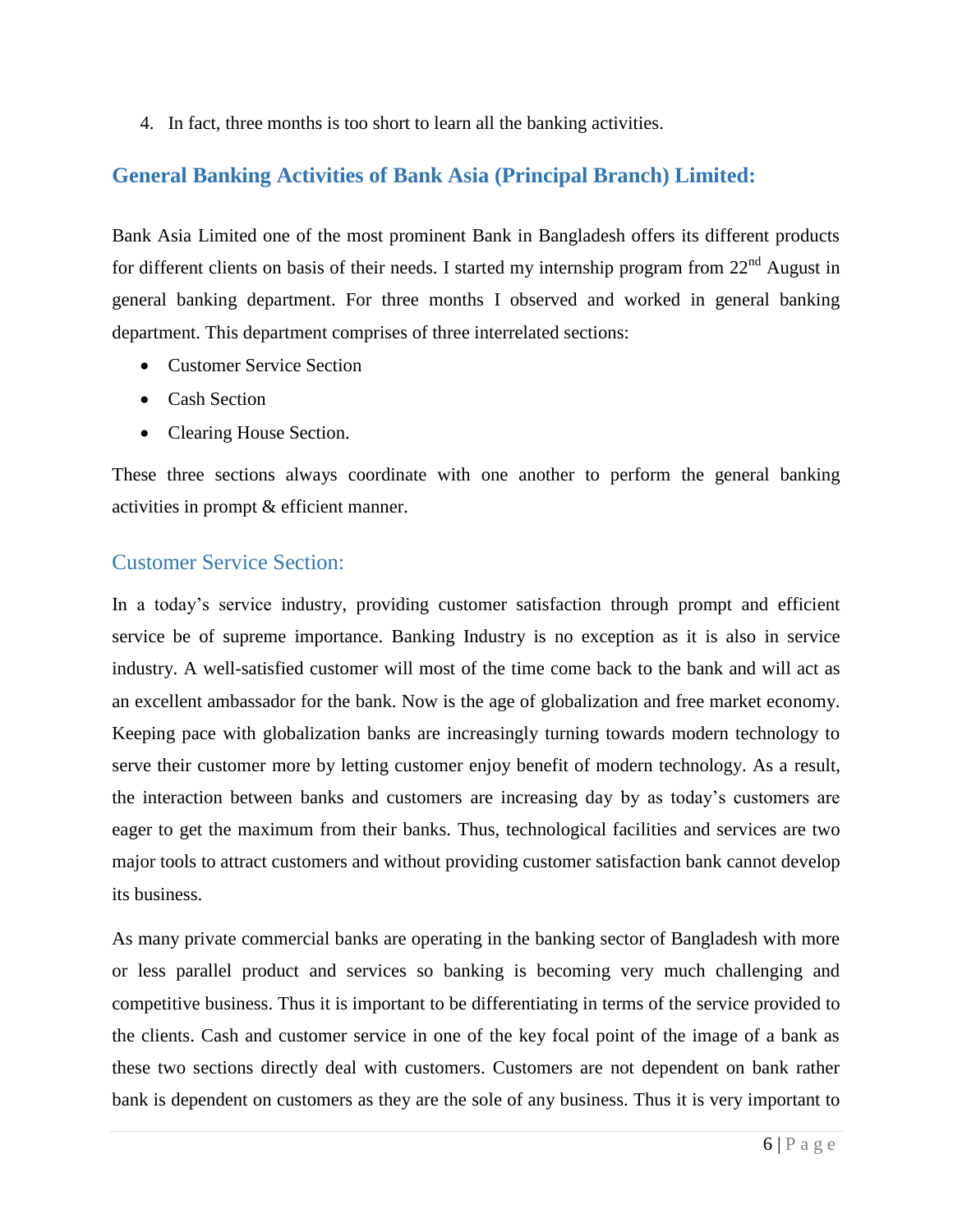assess the needs and demands of customers to be on the edge in today"s competitive business environment and provide what is required by customers. A banks customer service desk delivers broad range of services to its customers. My effort here is to chronologically portray those.

### **Various Types of Customers and Their Account with the Banks:**

Typically, commercial bank is an organization that purchases money from the community in the form of deposits at a price and sell the money in the form of loans, advances and investment at a higher price thereby making profit. In the practical banking field, the task don not remain as simple because many other complex function like shouldering liquidity of the community, facilitating transactions assisting financial requirement to business and many other services are demanded by the financial system and the prime media to provide all these is the account. Relationship between the bank and the customer begins with the opening of account with the bank. Bank Asia has different kinds of accounts to satisfy its customer needs:

### **Current Deposit (CD) Account:**

Any Individual, Company, Firm, Club, Charity, NGOs, Associations can open Current Deposit (CD) account of account in its own name. This is a non-interest bearing account thus a cost free deposit for bank. Customers of CD account can withdraw and deposit money as many times as they wish in banking day.

### **Savings Bank (SB) Account:**

Only individuals can open this type of accounts and this is an interest bearing account and. Interest rate normally differs from bank to bank for this type of account. At present Bank Asia is offering 7% interest on its SB accounts. Deposits in this account are considered as low cost deposit for bank. Interest is charged to this account on quarterly basis.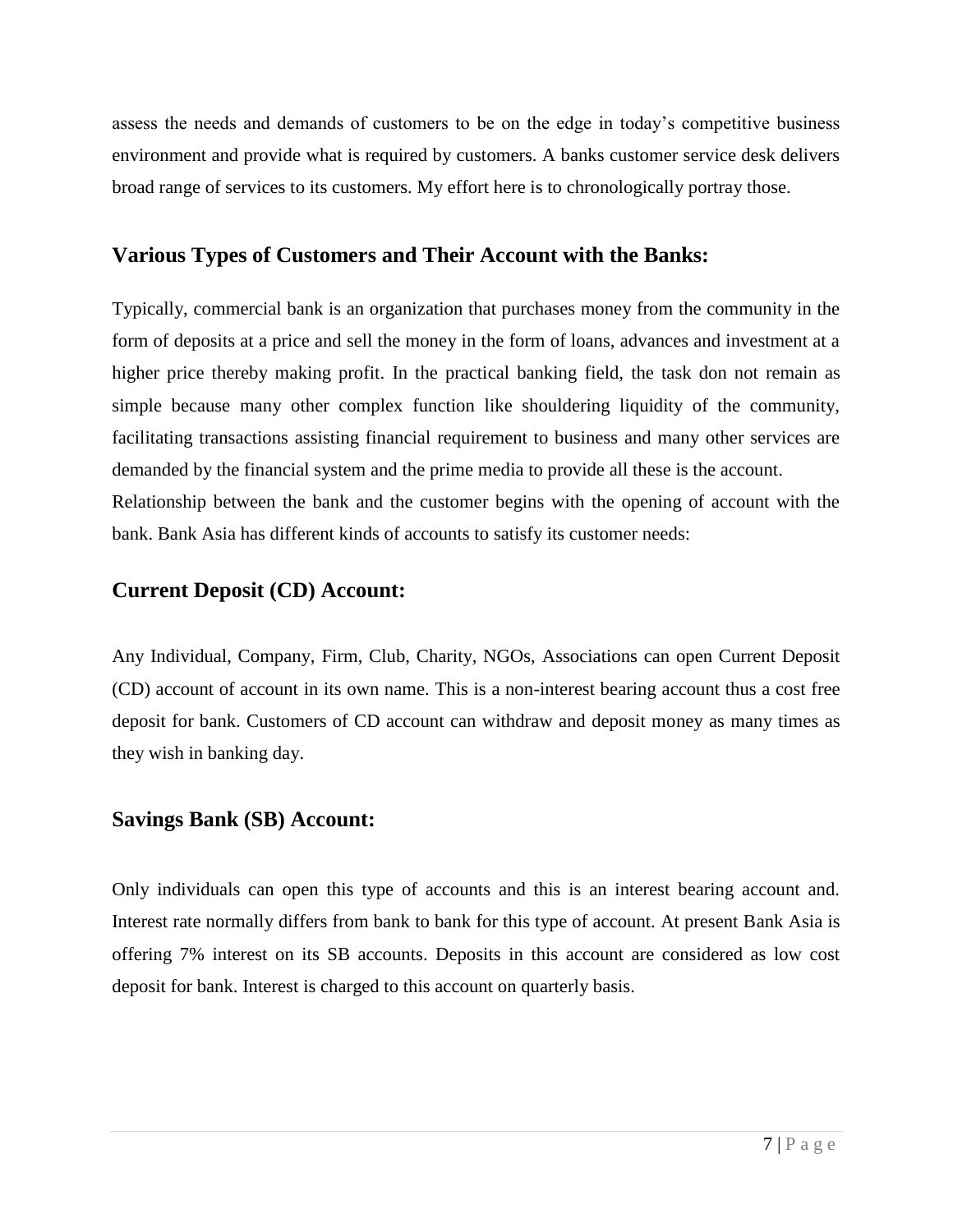#### **Short Term Deposit (STD) Account:**

Short Term Deposit (STD) account is also an interest bearing account; here the rate of interest is generally below the savings rate. Usually, interest is paid on daily product basis. Individuals, Firms, Companies, Associations may open this account. Current Interest rate of Bank Asia for this type of STD account is 5%.

### **Fixed Deposit Receipt (FDR) Account:**

In Fixed Deposit Receipt (FDR) account deposit is taken for a definite time period such as 1 month, 2 months, 3 months, 6months, 1-year etc. Interest rate of FDR account depends on the tenor of the account and ranges from 5.5% to 7.50% per annum. In case of premature encashment of FDR account generally no interest is awarded. In special consideration interest at saving rate or STD rate may be allowed. Deposits in this type of account considered as high cost deposit for banks. Individuals, Firms, Companies, Associations can open this account

### **Private Foreign Currency (FC) Account:**

Potential customers of this account are (a) Bangladeshi nationals residing abroad (b) foreign nationals residing abroad or in Bangladesh and also foreign firms registered abroad and operating in Bangladesh or abroad (c) Foreign missions and their expatriate employees. Bangladesh Bank may specially allow opening of foreign currency accounts not covered by this authorization.

### **Non Resident Foreign Currency Deposit (NFCD) Account:**

This type of account is opened and operated by the Non Residents citizens. Generally, Non Resident Bangladeshi (NRB"s) or foreign citizen can open this type of accounts. This account is opened and managed by the foreign remittance related rules and regulations. Deposits are held in denominated foreign currency say for example NFCD dollar A/C or NFCD Euro A/C etc.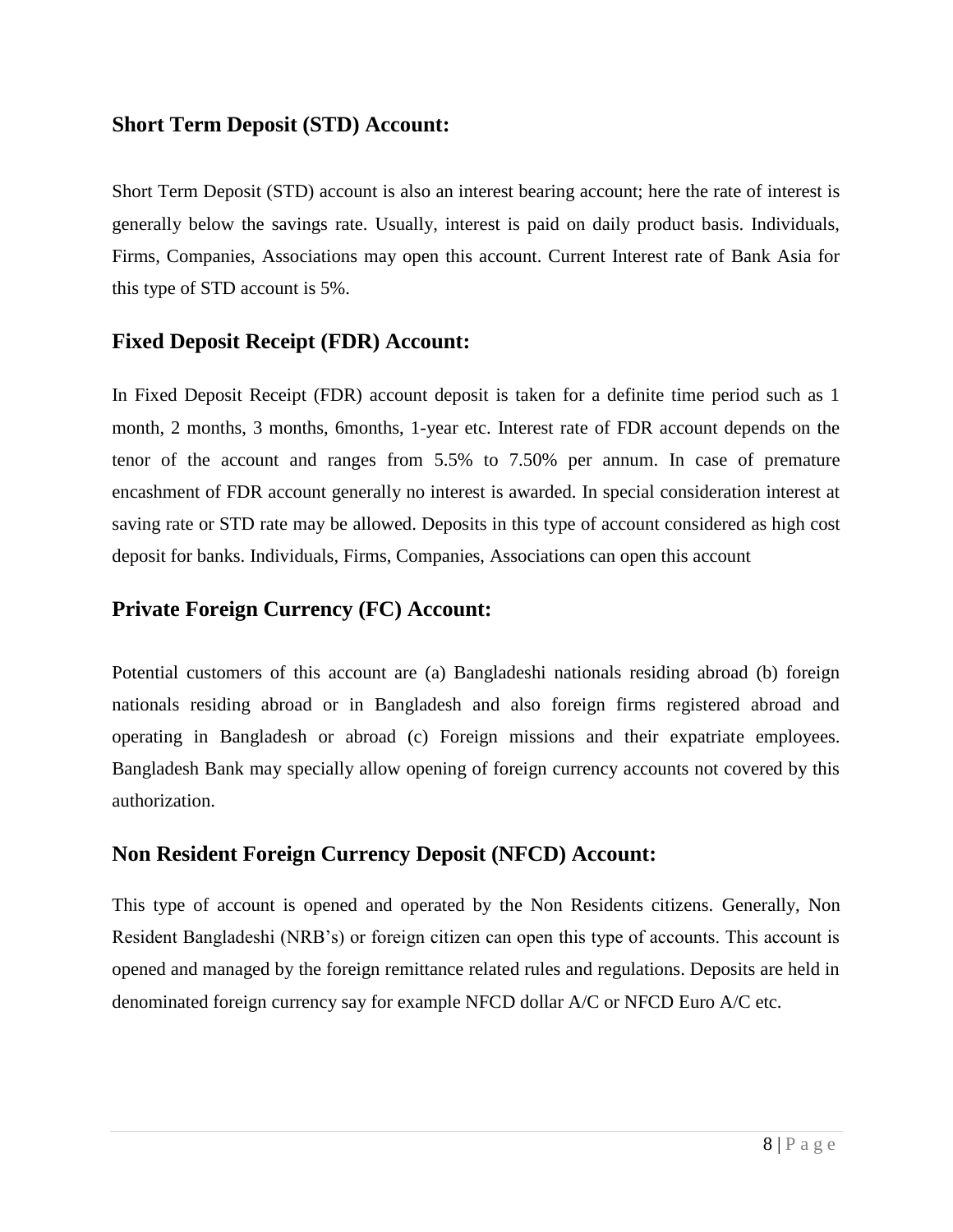### **Resident Foreign Currency Deposit (RFCD) Account:**

Resident Foreign Currency Deposit (RFCD) account are opened by the residents who require foreign currency in its own account to pay some specific reason such as future expenditure in foreign currency on proper permission from the government on amount and purpose.

### **Account Opening Process:**

To open a desired account at first the customer goes to the customer service desk and inquires to the concerned officer about procedure and formalities of opening an account with the bank. The officer converse with the customer and tries to know what type of account he/she wants to open and also informs the customer about the process of opening account along with the documentation required to open the account. After knowing the process if the customer wants open account then give him/her a printed Account opening Form along with Specimen Signature card, Nominee card, Customer Transaction Profile Form, KYC form, Anti Money Laundering Declaration form. And requests customer to fill-up the forms duly and submit the form with required documents.

In the account opening form following information's are needed

- Account Name or Title
- Mailing address
- Type of account he wants to maintain
- Currency in which he wants to open & operate the account
- Classification of the account
- Personal information of the Applicant
- Signature instruction to operate the account
- Declaration by the applicant clarifying the originality of the information provided by him
- Credit card information
- Details of Introducer
- Referees Information
- Statement frequency
- Amount of Initial Deposit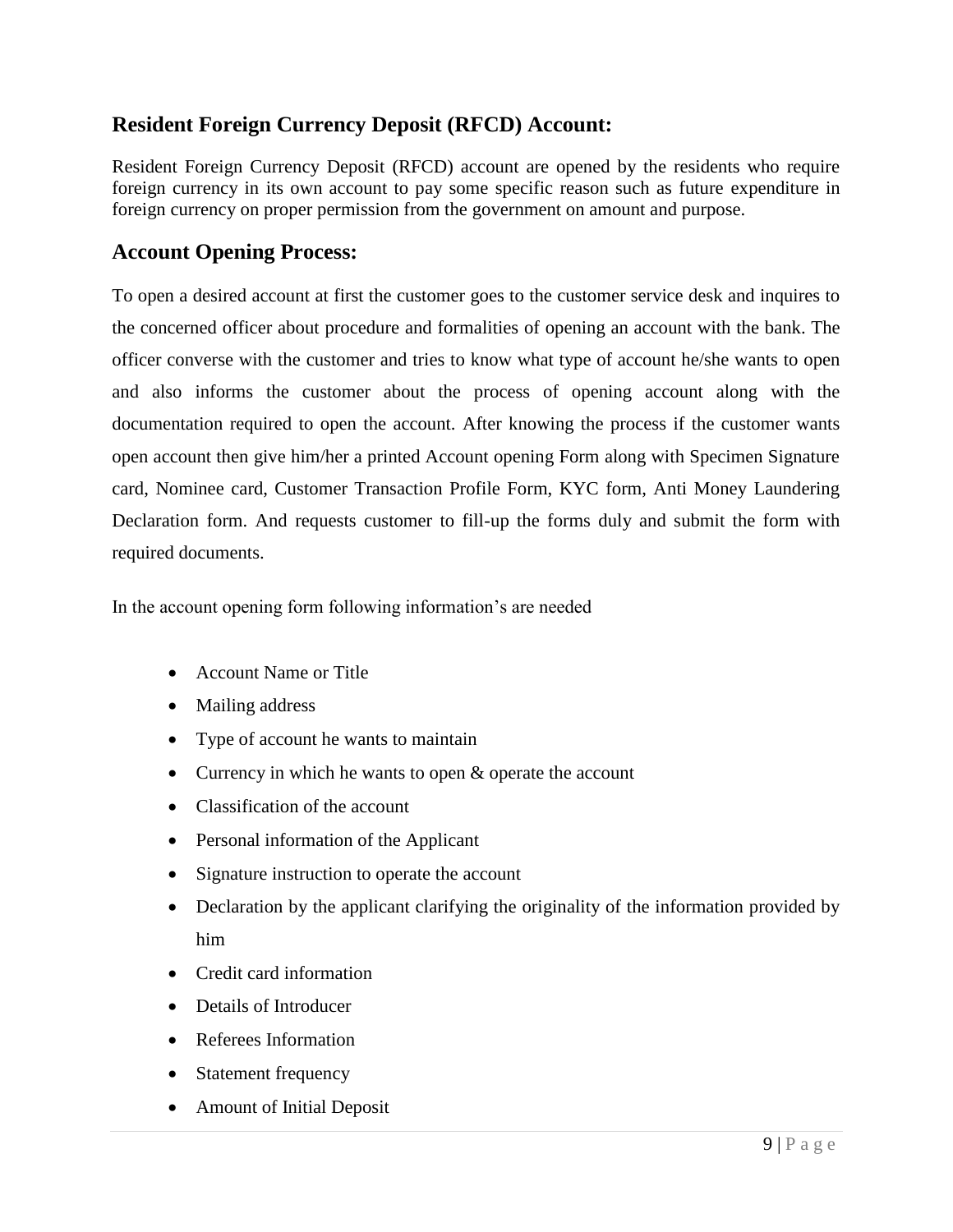- Period of Deposit
- Interest Payment Instruction
- Maturity Disposable Instruction
- Nominee Information
- Cheque book issuance instruction
- Tax Reference
- Signature of the applicant to operate the account
- Specimen Signature in the signature card

### **Documentation of different types of customers:**

### **For Individual**:

The customer must observe proper documentation formalities before opening an account with the Bank. Each account holder needs to submit the following

- Two Copies of passport size photograph of the applicant attested by the introducer
- One copy passport size photograph of the Nominee attested by the applicant.
- Signature Card duly signed.
- A/C opening form duly filled in
- Copy of passport/National Identity Card/ Voter ID Card/ Nationality Certificate from Ward Commissioner or Union Perished Chairman.
- Transaction Profile Form duly filled in and signed.
- Declaration form on Money Laundering duly signed.
- Any other Documents required by the Bank from time to time.

It should be noted some additional documentation and formalities to be observed before opening the account for the following entities: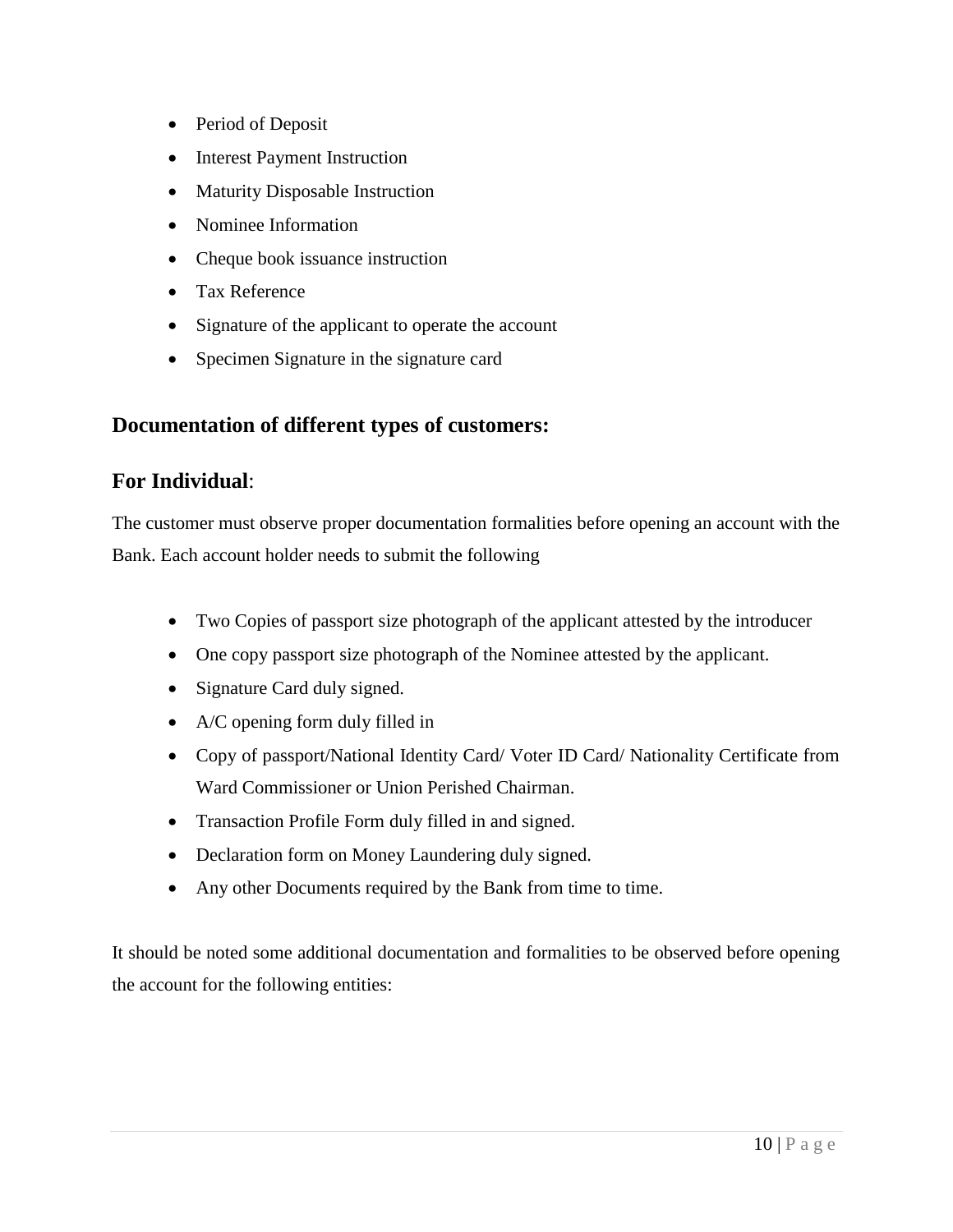### **For Limited Company**:

- Certified true copy of memorandum and Article of Association
- Certified true copy of certificate of Incorporation
- Certified copy of Certificate of Commencement of Business
- Copy of the Resolution of the Board of Directors authorizing for opening account and specimen Signatures for operation of the Account duly attested by the Chairman.
- Latest audited Balance Sheet
- Trade License
- Tin Certificate

### **For Partnership Enterprise:**

- Certified copy of the constitution of the firm.
- Registered Partnership Deed/duly Notarized Partnership deed at will (in case of unregistered firm)

### **For Associate/Club/Society/Charity etc.:**

- Minutes of the Committee meeting authorizing the opening of an account with the Bank duly certified by the Secretary and the Chairperson.
- A copy of Laws and Bye-Laws/Constitution duly attested by proper authority.
- A Copy of the resolution of the Committee authorizing Signatories to operate the account
- Certificate of Registration; where applicable.

### **For Proprietorship Enterprise:**

- Trade License
- Tin Certificate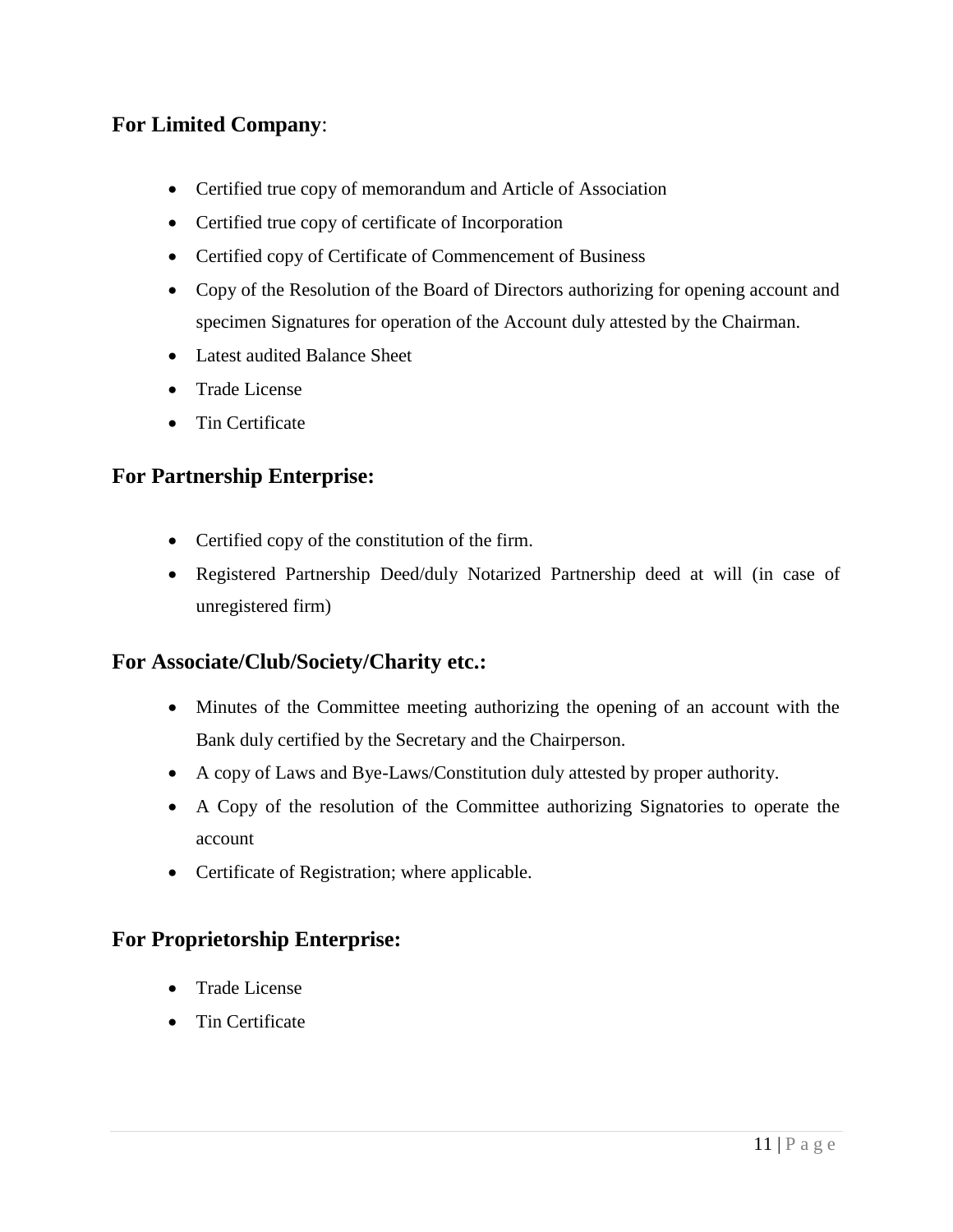If everything is all right, then customer service officer will proceed as follows:

- a) The in charge officer of customer service will examine the form and attached documents with the form.
- b) later than that the officer will fill-up the section named "*For Bank's Use only*" in the Account opening form and take appropriate approval from proper authority. Upon approval he/she will open account in the name of the applicant by giving posting in **i-STELAR** software and go to the next step.
- c) Then the customer makes an initial deposit required for account-opening in the cash counter. Upon depositing the initial amount, the account will be entitled to operate.
- d) The responsible officer then issues cheque book to the new account holder and also give him deposit slip book.
- e) The officer then files the account opening form and other attached papers in a correct file and maintains it in a file cabinet.
- f) After opening of an account Bank Send Thanks Letter to the new client stating thanks and gratitude to the new customer for banking with us. Another purpose of this letter is to confirm the correctness of the customer's address

### **Cheque Book Issuance and Account Statement:**

Concerned officer in the customer service desk issues cheque book on request of the account holder. Generally, the client by himself or by his authorized person send the cheque book requisition slip duly signed and sealed to the bank and then the officer in customer service. After receiving the requisition request from the customer the officer takes time to prepare the cheque book and request the client to come on specific time to receive the cheque book.

After that the officer prepares the cheque book, enters leaf number in STELAR and performs other sealing formalities in the chequebook such as Branch Seal, A/C number seal and also give authorized signature on the requisition slip. The officer then enters the A/C number, leaf number the cheque issue register and marks on the top left corner of the cheque book the serial number of the register entry. Then delivery the cheque book to the client or to his/her authorized persons when he/she comes to customer service desk to receive cheque book by taking his/her signature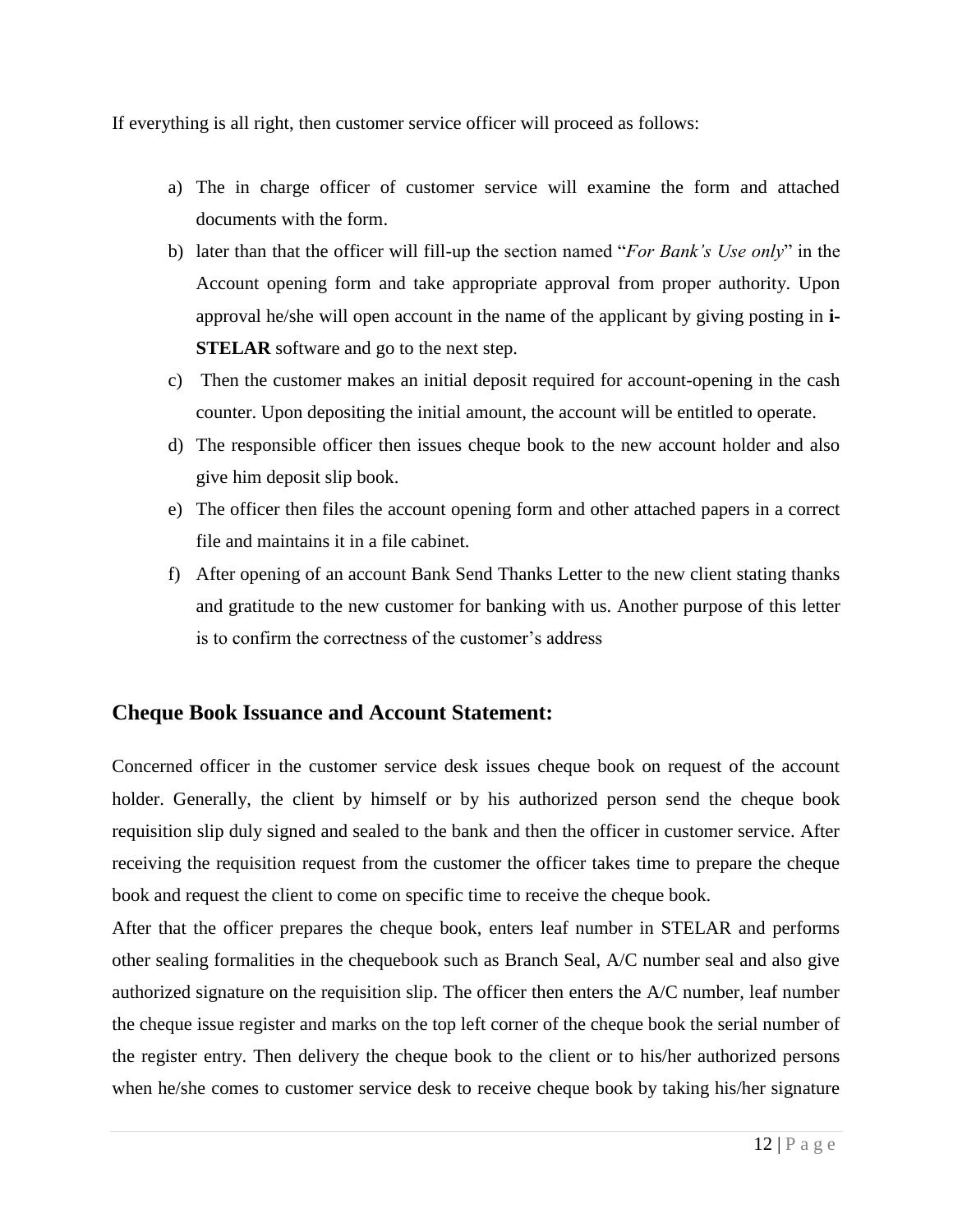in the cheque issue register. Customer service desk sends monthly, quarterly statement of Accounts to the customers depending on the instructions of the customer and also provide statement to the customer on request.

### **Remittance of Funds:**

Carrying cash for the purpose of transferring it is risky. Also individuals/organizations don"t accept cash directly instead they want fund in way where record of receiving fund can be kept, which is not possible if dealing is made in cash. Thus customers may want to transfer fund in a safe and secured way from one location to another. Here banks come forward to satisfy customers need by providing fund transfer services like Demand Draft (DD), Telegraphic transfer (TT) and Pay Order (PO) to its customer. The main instruments used for remittance of funds from one place to another are:

- Mail Transfers
- Telegraphic transfer
- Bank Drafts
- Travelers Cheques

### **Mail Transfer (MT):**

Mail Transfer is a means to send money to anybody who has an account in other branch of the same bank. For this purpose, the sender shall have to furnish details like the name of the beneficiary, his/her account number, the amount to be transferred and the name of the branch where the account is maintained. A mail transfer is issued against money received in advanced. The sender is to bear necessary cost for this purpose.

### **Telegraphic Transfer (TT):**

It involves sending advice of fund transfer by one branch of a bank to another branch through telegraphic message.TT is used as a method of fast fund transfer from one location to another. Here fund is transferred through the aid of Test Key Materials. TT can be both foreign and local. Customer is required to pay the cost of telegram and other expenses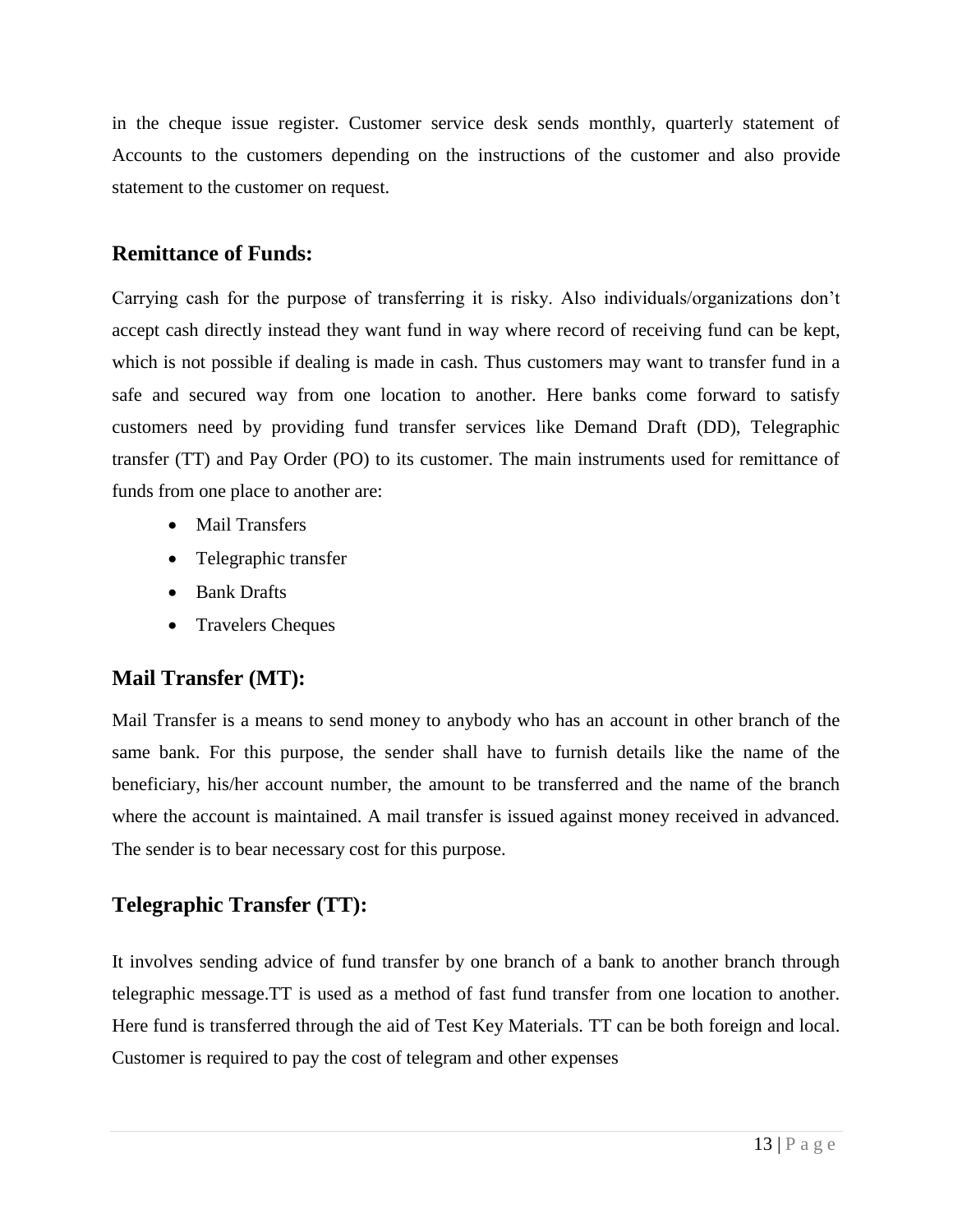### **Bank Draft or Demand Draft (DD):**

Most common method of remitting money from one place to another is through Bank Drafts. A bank Draft is an order by one branch to another branch of the same bank to pay a specified sum of money to the person named in the therein or to his/her order

A bank draft is issued for consideration received in advanced. Demand Draft is drawn on other branch of our bank or on other branch of a different bank with which we have arrangement. DD is drawn on a branch outside clearing zone of Bangladesh Bank. It"s a safe, secured and popular method of sending fund from one place to another for a long time. Usually the beneficiary deposit the DD in his Bank where he has account may be our bank or other bank and then the bank collects the remittance by placing the order in his clearinghouse. And also note that DD is issued by issuing branch but payment is made by Drawn on Branch. The purchaser of the draft is charged a commission for rendering this service.

### **Payment Order (PO):**

Pay order is a written unconditional order, to pay a certain sum of money, to a specified person or to his order. In other words it can be said as the banker"s cheque. It is payable at the bank branch wherefrom it is issued. The drawer and drawee is the same bank /branch.

PO is drawn in favor of an Organization/Party known as beneficiary. Usually PO is issued within the clearing region. The purchaser of the draft is charged a commission for rendering this service. Sometimes, banks also use pay orders for settlement of payments of their own.

The procedure of each fund transfer is given below:

- At first receive duly filled prescribed DD/TT/PO form by the applicant.
- Making sure that required amount is deposited or debited from the customer account along with applicable charges.
- Prepare leaf for DD and PO issue
- Prepare vouchers for charges.
- Obtain signature of authorized persons.
- Give posting in the register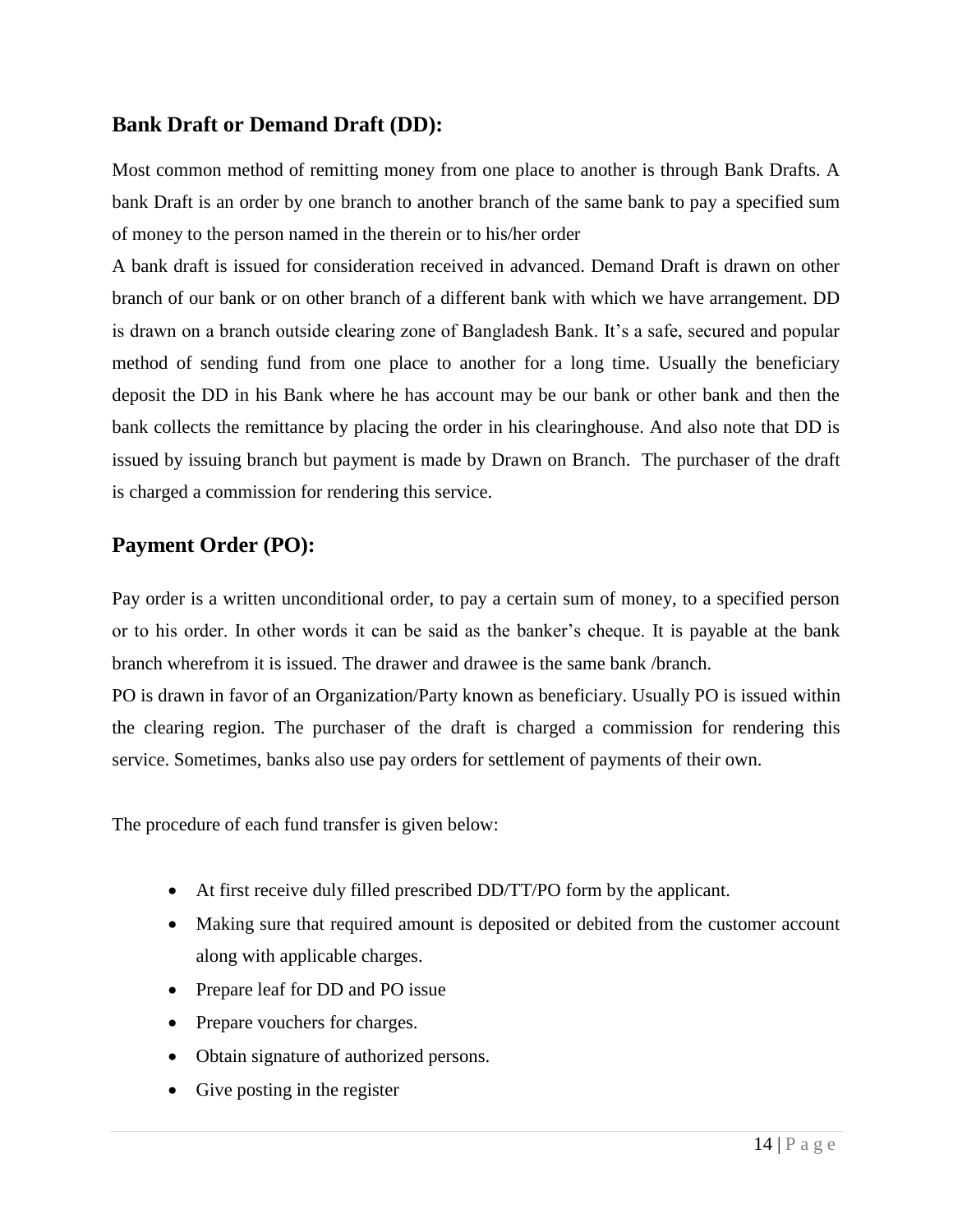- Deliver the documents and instruments to the customer
- Give posting in the STELAR and send advice to the drawn on Branch of instruments issuance.

### **Products and Services of Bank Asia Limited:**

A good number of products and services are offered Bank Asia Limited. Modern banking is a result of evolutions brought by changing economic activities and lifestyle.

### **Deposits Schemes & Rates:**

#### **Fixed Deposit Receipt (FDR)**

Prospective customers are middle class and higher middle class people and business who want to deposit their idle money. Interest rate of FDR is as follows:

| Tenure                     | month | 2 months  | 3 months  | 6 months    | vear  | 2 year |
|----------------------------|-------|-----------|-----------|-------------|-------|--------|
| <b>Below</b><br><b>BDT</b> | 5.50% | 5.50% p.a | 5.50% p.a | $6.0\%$ p.a | 7.00% | 7.50%  |
| crore                      | p.a   |           |           |             | p.a   | p.a    |
| BDT 1 crore &              | 5.50% | 5.50% p.a | 5.50% p.a | $6.0\%$ p.a | 7.00% | 7.50%  |
| above                      | p.a   |           |           |             | p.a   | p.a    |

### **Monthly Benefit Plus (MB+):**

Prospective customer of MB+ is any Bangladeshi nationals. MB is 3 or 5-years scheme that lets a customer to earn monthly benefit of Tk. 450 or its multiple by minimum initial deposit of Tk 100,000 or it"s multiple. Deposits amount and monthly Interest payment matrix is as follows:

| Deposit (BDT)    | 100,000 | 200,000 | 300,000 | 400,000 & onwards |
|------------------|---------|---------|---------|-------------------|
| Monthly Interest | 450     | 900     | 1350    | 1800 & onwards    |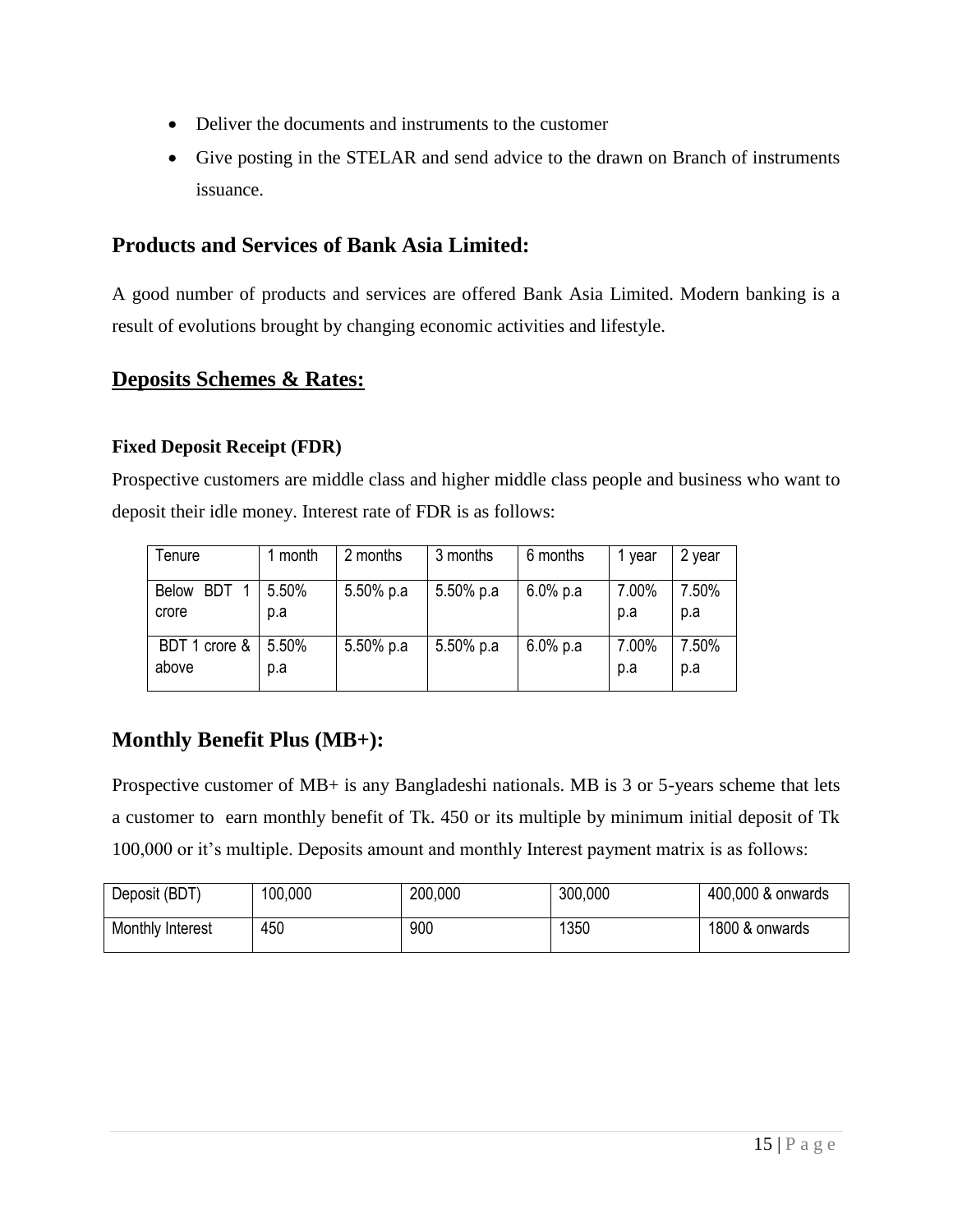### **Double/Triple Benefit Plus (DB+/TR+):**

DB+/TR+ is kind of deposits scheme where deposits become double and Triple in 11 and 15 years consecutively. Minimum initial deposit for the scheme is BDT 50,000 or it's multiple. It may be mentioned that premature liquidation before six (6) months will not attract any interest.

| <b>Time Limit</b> | Deposit Amount    | Amount Payable on Maturity |
|-------------------|-------------------|----------------------------|
| 11 Years          | <b>BDT 50,000</b> | BDT 1,00,000               |
| 15 Years          | BDT 50,000        | BDT 1,50,000               |

### **Deposit Pension Scheme Plus (DPS+):**

DPS+ is a scheme that enables a customer to deposit a small deposit in every month and to receive a handsome amount after maturity. DPS plus is a product of tenure 3,5,10 years. The monthly scheme starts from lowest BDT One thousand to highest BDT Ten thousand and at the end of maturity it provides an attractive good amount. If anyone draws the amount before maturity the rates will be as equal to savings deposits. Customer should deposit the installment within the  $7<sup>th</sup>$  of each month. Penalty is charged for late payment.

| Monthly          | After 3 Years | After     | After      | After     | After     |
|------------------|---------------|-----------|------------|-----------|-----------|
| Deposit<br>(BDT) |               | 5 Years   | 7 Years    | 10 Years  | 12 Years  |
| 1,000            | $38,300/-$    | $69000/-$ | $106000/-$ | 172500/-  | 237000/-  |
| 2,000            | 76,600/-      | 138000/-  | 212000/-   | 345000/-  | 474000/-  |
| 3,000            | 114900/-      | 207000/-  | 318000/-   | 517500/-  | 711000/-  |
| 4,000            | 153200/-      | 276000/-  | 424000/-   | 690000/-  | 948000/-  |
| 5,000            | 191500/-      | 345000/-  | 530000/-   | 862500/-  | 1185000/- |
| 8,000            | 306400/-      | 552000/-  | 884000/-   | 1380000/- | 1896000/- |
| 10,000           | 383000/-      | 690000/-  | 1060000/-  | 1725000/- | 2370000/- |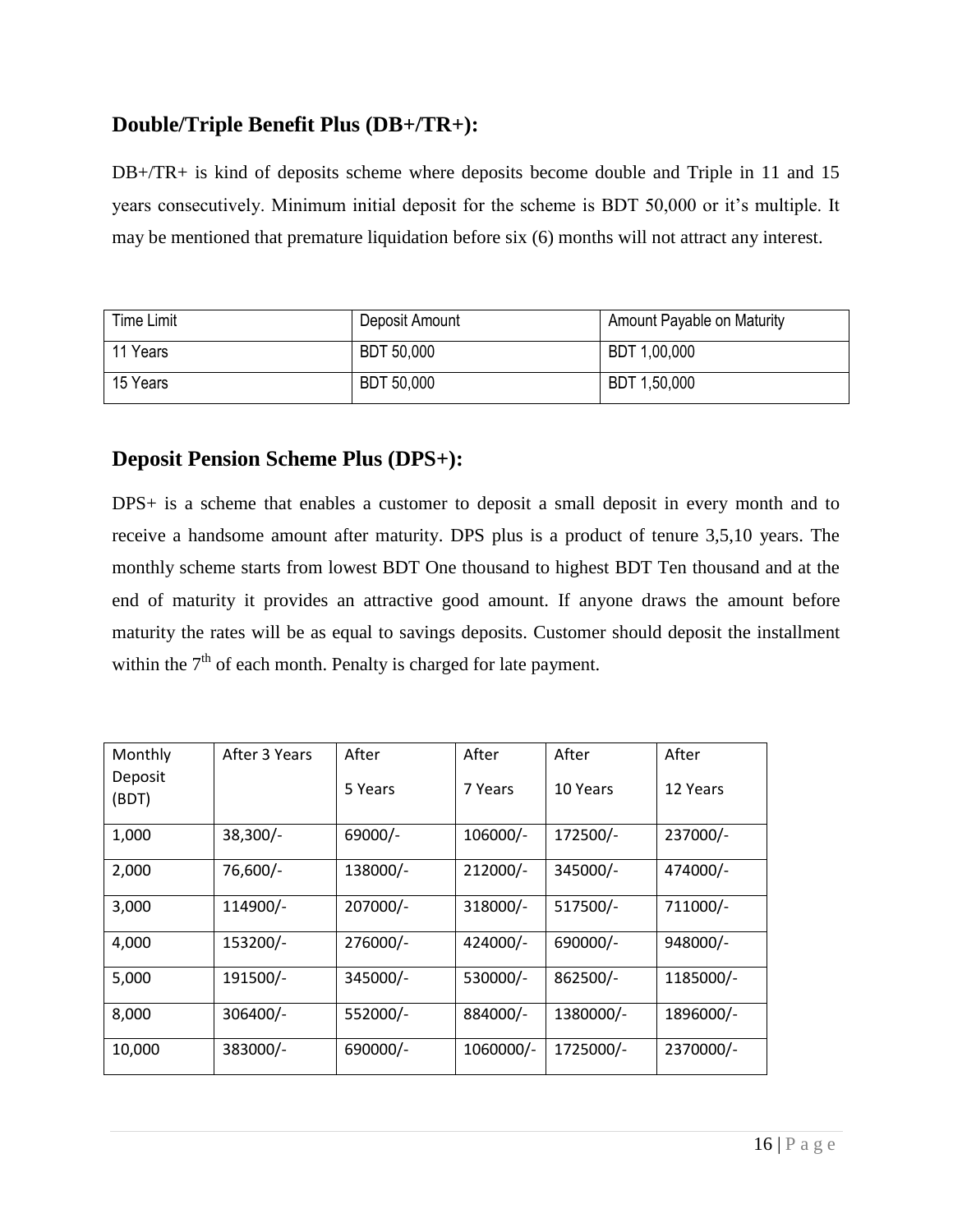### **Sonchoy E Koti Poti :**

SKP is a monthly deposit scheme that enable customers to earn a big amount after specific maturity period without any risk. Payment Matrix is given below:

| Tenor       | To<br>Get<br>10   | 50<br>Get<br>To   | Get<br>To         | 2<br>Get<br>To | Get<br>3<br>To | Get<br>To<br>4 |
|-------------|-------------------|-------------------|-------------------|----------------|----------------|----------------|
| (Monthly    | lacs              | lacs              | crore             | crore          | crore          | crore          |
| Deposit)    |                   |                   |                   |                |                |                |
| In 15 Years | <b>BDT 3,220</b>  | <b>BDT 16,100</b> | BDT 32,200        | BDT 64,400     | BDT 96,600     | BDT 128,800    |
| In 12 Years | <b>BDT 4,600</b>  | <b>BDT 23,000</b> | <b>BDT 46,000</b> | BDT 92,000     | BDT 138,000    |                |
| In 10 Years | <b>BDT 6,000</b>  | BDT 30,000        | BDT 60,000        | BDT 120,000    |                |                |
| In 07 Years | <b>BDT 9,520</b>  | BDT 47,600        | <b>BDT 95,200</b> |                |                |                |
| In 05 Years | <b>BDT 14,550</b> | BDT 72,750        | BDT 145,500       |                |                |                |

### **Card Services: Debit/ Credit Cards:**

### **ATM Card:**

Account holder can enjoy the benefit of Automated Teller Machine (ATM) by having an ATM card from the bank against their A/C. New account holders can get new ATM card if they want. For issuance of new ATM card or replacement card or renewal purpose in every year bank charges Tk.100.

### **Credit Card:**

Master Card with 45 days credit free period usable for bills payment and emergency cash withdrawals. Two types of cards have been introduced like Bank Asia gold Card & Bank Asia Silver Card.

#### *Other Services:*

#### **Internet Banking:**

-View the balance & withdrawal amount of account through internet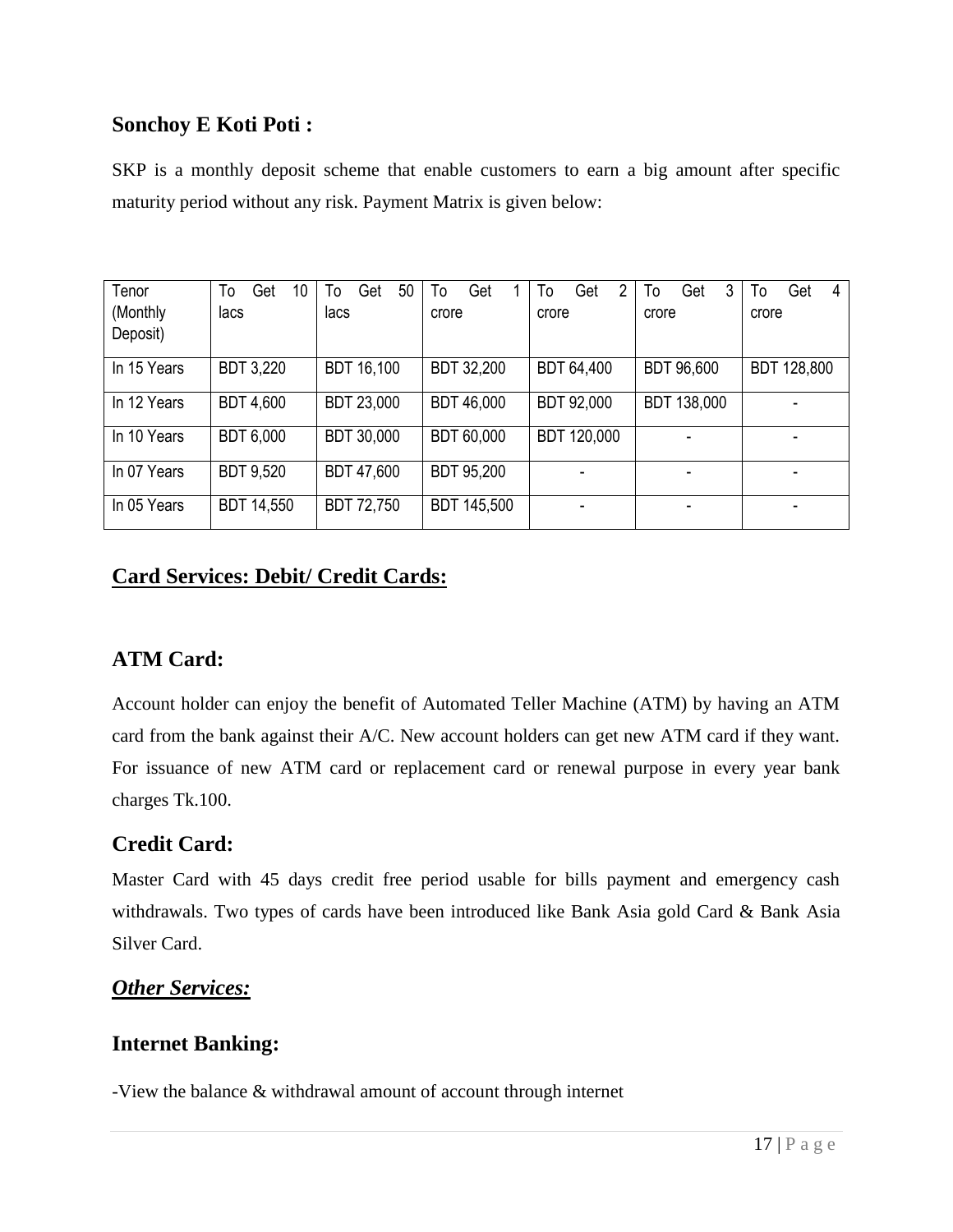-Print necessary information from internet

-Watch the balance of account from any part of the world

### **SMS Banking:**

-Know the account latest position of the account through SMS using GP and AKTEL connectivity

-Alert message (For every debit, credit or transfer of an account)

-Promotional message

### **Locker Service:**

Safe Deposit Locker Service are extended by the banks selected branches to their valued clients who maintain minimum balance of taka 50,000 in his/her account. This service is not available in Principal Branch.

### **Attending Customer Query, Encashment of Deposit Products, and Closing Account etc.:**

The customer service desk attend all queries from different clients and customers over the desk or over phone like account"s balance enquiry, FDR rate, cheque collection deposit slip issue etc.

Customer Service Desk makes available encashment of FDR and Deposit Schemes holder on maturity. Encashment of any instrument is done by issuing Pay order or by transferring the amount to the linked account of the customer. If FDR is en-cashed then renew the FDR as per the choice of the customer.

If any customer requests to close his/her account with the bank then the customer needs to apply to the branch manager and accordingly the branch manager arranges for the close of the account.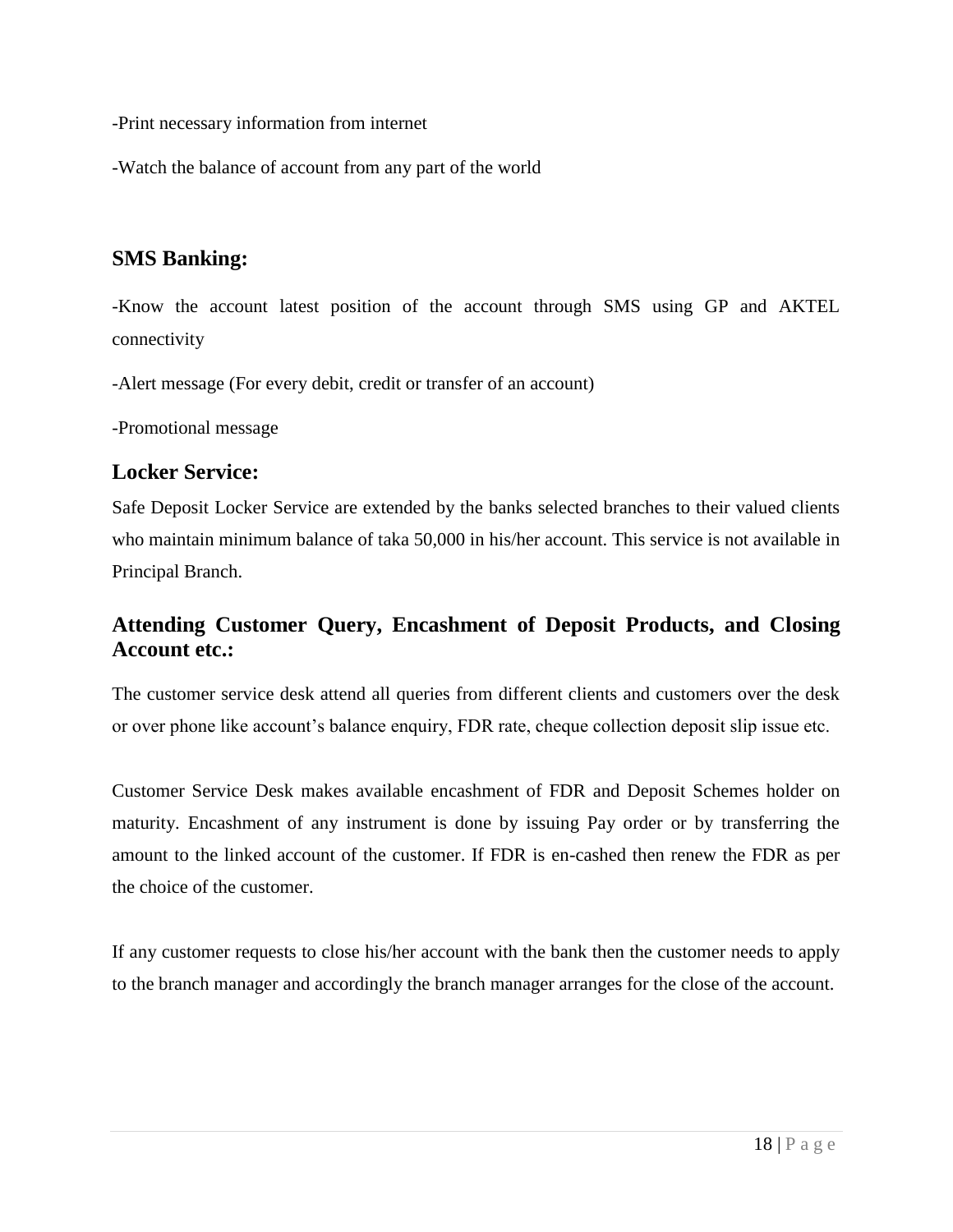### <span id="page-24-0"></span>Clearing House Section:

Clearing house is the facilitator between the member banks to settle down their inter bank transaction that is cheques for collection from one to other banks and vice versa. Clearing house is house or floor of Bangladesh Bank (BB), Central Bank of Bangladesh, where every bank has its own representative in its own desk with the Bank Name Plate and all the authorized officers of all member banks come here within the specified time to settle down there interbank transaction.

Currently there are 50 desks for 50 banks including Bangladesh Bank. Generally Bangladesh Bank provides clearing house facilities to its member banks in different regions of the country and where Bangladesh Bank"s branch is not available, Sonali Bank, on behalf of Bangladesh Bank organizes clearing house. Normally the authorized officer of every member bank attends in the clearing house floor in opening time with all the cheques for collection in his bank drawn on other banks. Member banks settle down their transaction by the arrangement of clearing house. Two houses sit for settlements which are as follows:

#### **First House:**

This house takes sit at around 9:00 a.m. and Return house sits at 5:00 p.m. or to the direction of the House Super. Generally all the collection cheques are collected from other banks drawn on us in this first clearing house except those, who enjoy the facility of same day clearing. After that we place the cheques of other banks, received by us for collection in the previous banking day drawn on other member banks, in clearing house for settlement. And then all the authorized officer of member banks takes the cheques drawn on them to their principal branch and sends them to respective branch to honor the cheque. If the cheques are honored by respective bank then at the end of day i.e. at 5 p.m. after coming back from return house we credit the collected amount to the customer account and the customer can withdraw money from his account on next transaction day or may draw money through ATM or through evening banking facility if provided by the Bank.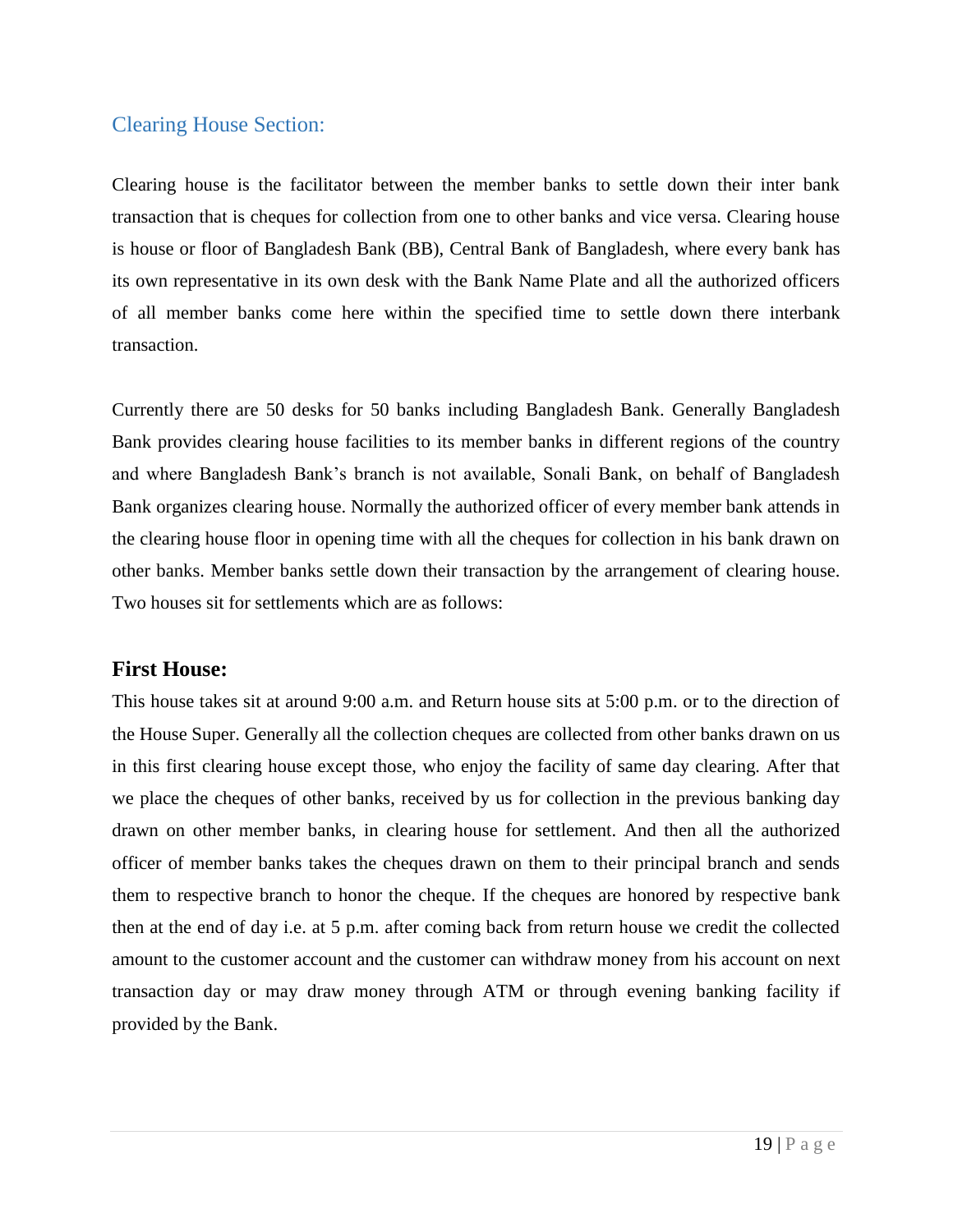#### **Same Day house:**

It is a unique arrangement in Bangladesh Bank Dhaka clearing house for a preferential area and privileged client, to settle down their transaction within same day of placing the cheque for collection in clearing house. Only the branches of member banks located in Motijheel area enjoys this same day clearing facility. The condition to enjoy this facility of "Same Day House" is that the collection cheques must be drawn on and placed by the banks where both of the banks are located in Motijheel area and the cheques value must be equal or more than BDT 5 lakh. Same day house starts at around 11:00 a.m. and return house of same day clearing takes place at around 2 P.M or as per direction of House Super. After return house of same day clearing we credit the money in customer account if cheques are honored by respective banks and then the customer can withdraw money from his account that means in Same Day House the customer can draw money on the same day of placing the cheque for collcetion in the house. Banks usually provide this special facility only to the valued customers and that"s why another name of this house is High Value House.

#### **Chronological order of Clearing Operation:**

- 1. At first collect all collection and clearing cheques from cash counter and Customer Service desk.
- 2. Collect collection cheques from other branches which are within the same clearing zone (11 branches are in Dhaka zone along with principal office branch, which is the Central Clearing Branch of Bank Asia Limited)
- 3. Then sorting the cheques according to in zonal cheques and out zonal cheques and classify them according to different banks also.
- 4. After that give posting in NIKASH software for In Zonal cheques and for outside zone cheques prepare **OBC (Out ward Bill for Collection)** vouchers and send those to particular Branches for collection. And then the local office of that clearing area, which is authorized for clearing, places theses cheques in the clearing house for settlement in that region. For instance, Khulna Branch of Bank Asia Limited for Khulna Zone will the collect the cheques accordingly in its clearing zone and will send the money to the respective branch accordingly vide issuing an **IBCA (Inter Branch Collection Advice)**. Sometimes it may happen that we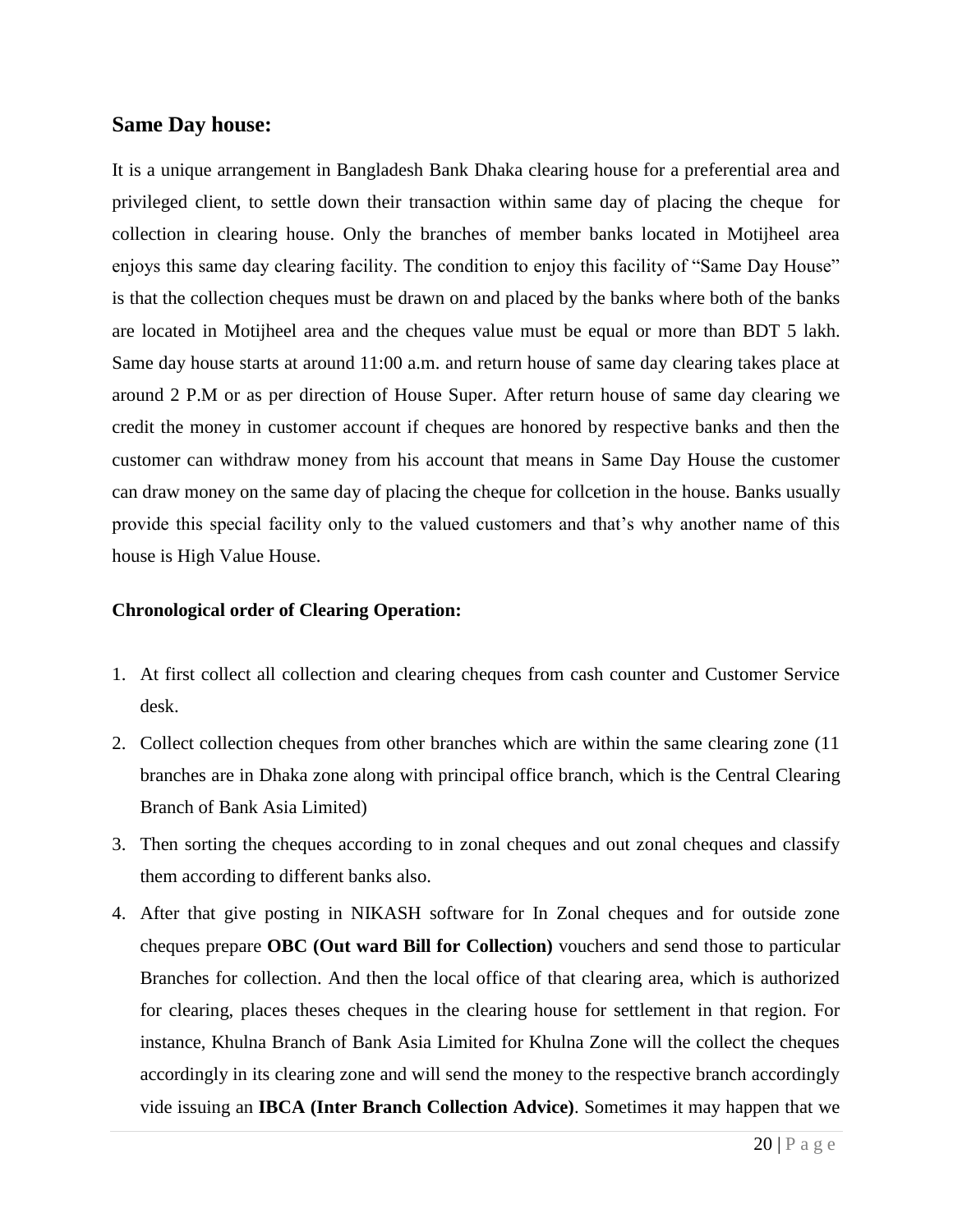received a cheque on a branch of a bank where we don"t have any branch or there is no clearing house. Then we send the cheque to that respective branch of the Bank with OBC and request them to make the payment to us by **DD (Demand Draft)** drawn on any of its branch in our clearing region say Dhaka city clearing house member branch. The bank then debits its customer account and issue DD to us drawn on any of its member branch in Dhaka city. And then we collect the DD by placing it in Dhaka clearinghouse.

- 5. Taking print of NIKASH posting for in Zonal cheques and attaching the printed copy with the respective bank"s cheques accordingly. And now cheques are ready to be placed in clearing house. Take copy of NIKASH posted entries in Floppy disk.
- 6. Then the authorized officer of the Bank goes to clearing house in Bangladesh Bank (BB) in early morning next day and gives the disk to the computer division and then the officer exchange cheques with other banks and receives cheques drawn on his/her bank from other bank's desk. After getting the cheques from other banks, the bank officer(s) check errors with the cheque amount and NIKASH entry amount. And in case of any errors found he/she takes initiatives to correct it with the respective bank"s officer.
- 7. Bangladesh Bank official then cross matches the cheques by the aid of NIKASH software and announces the printing of cross match posting and gives print of NIKASH posting. After print no one is allowed to place new cheques for clearing or make any correction or change. Then Bangladesh Bank official gives a copy of NIKASH printed statement to the member banks representative.
- 8. After participating in  $1<sup>st</sup>$  house the bank officer comes back to his office along with the cheques drawn on his bank (Inward cheques) and the NIKASH printed statement. He/She then checks manually all the cheques and also sends the cheques drawn on other branches of Bank Asia, to have the respective branches confirmation on fund sufficiency in the relevant customer account and thus to debit from customer account.
- 9. Meantime the responsible officer gives posting in STELAR (the banking software of Bank Asia Limited) and credits each and every customer"s account for whose cheques are received for outward collection and placed in the  $1<sup>st</sup>$  clearing house. Although the customer account is credited but at this stage the customer is not allowed to draw money form their account by the credited amount only, as the account in marked by **"Under Clearing"** for this credited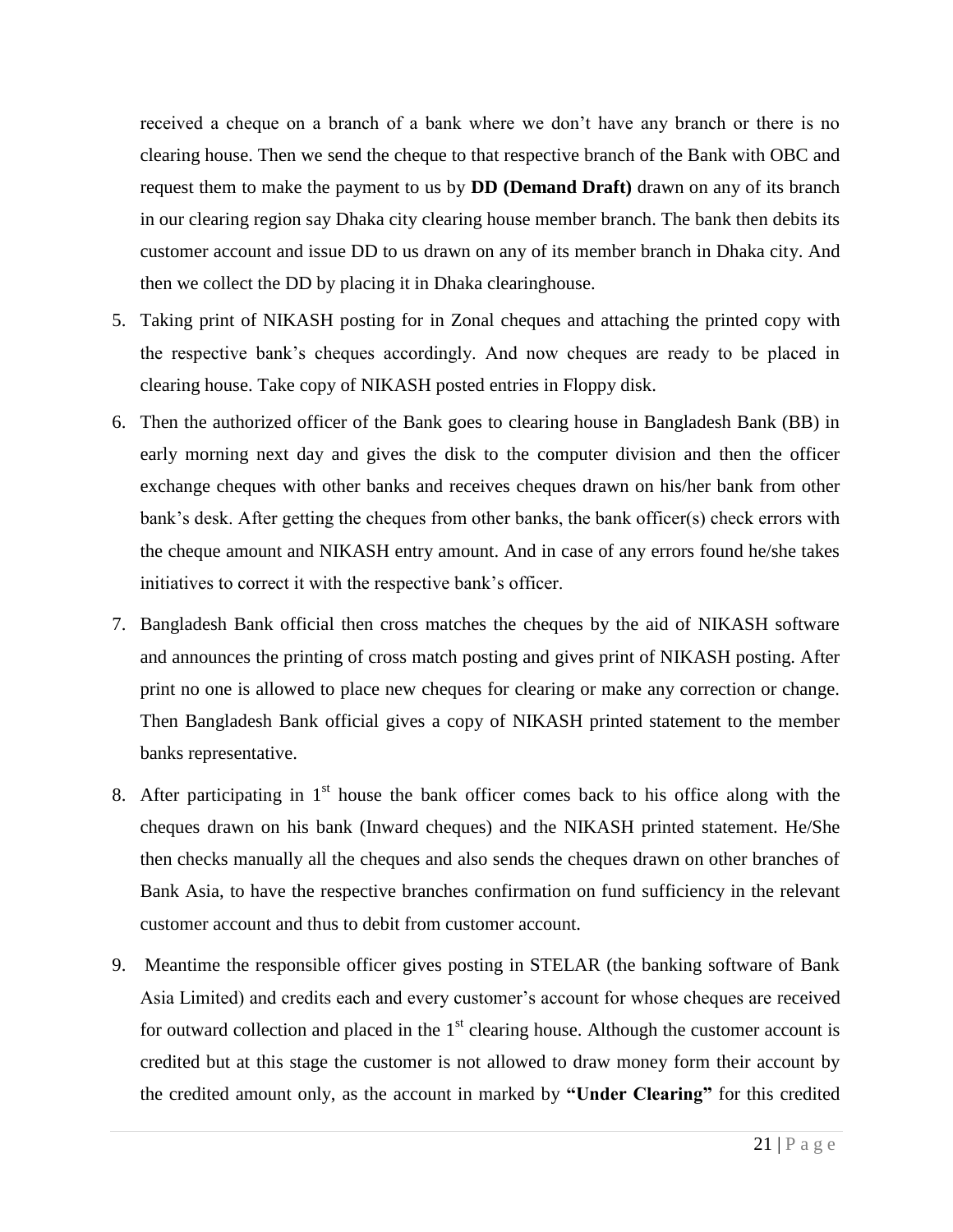amount. If the cheque is honored by the respective bank, then this mark of "Under Clearing" is taken off from the customer account by that cheque amount.

- 10. If the cheques are honored then ok but if cheques are not honored then within 5 p.m. all the branches send backs the return cheques with return memo. In return memo specific reason is marked for cheque return. Normally bank returns or dishonors cheques for the following reasons:
	- Insufficient fund.
	- Cheque out of date/postdated.
	- Amount in figure and word differs.
	- Drawer's signature differs from the specimen recorded in our office.
	- Payment stopped by drawer.
	- Crossed cheque to be presented through a bank.
	- Payee's endorsement required.
	- Or any other reason as written on the memo.
- 11. If cheques are dishonored or returned then the respective bank officer will make posting of return cheques in NIKASH and take a print statement and attach the copy with return cheques in bank wise serial and also take a copy of NIKASH posting in Floppy disk.
- 12. Then bank officer attends the return house and places the disk to the computer section and again exchange the return cheques between the member banks and cross match the return cheques with each other.
- 13. And then Bangladesh Bank representative makes announcement and takes print of NIKASH posting to cross match entries of return cheques and also gives this print copy to each bank"s representative. After return house the bank officer come backs to his bank with the return cheques of its customer and he/she makes posting in STELAR for return cheques and debit/bounce respective customer's account.
- 14. Now the officer clears the "Under Clearing" mark on that amount which was posted in the customer account for collection cheque(s) received from the customer. Here it is to be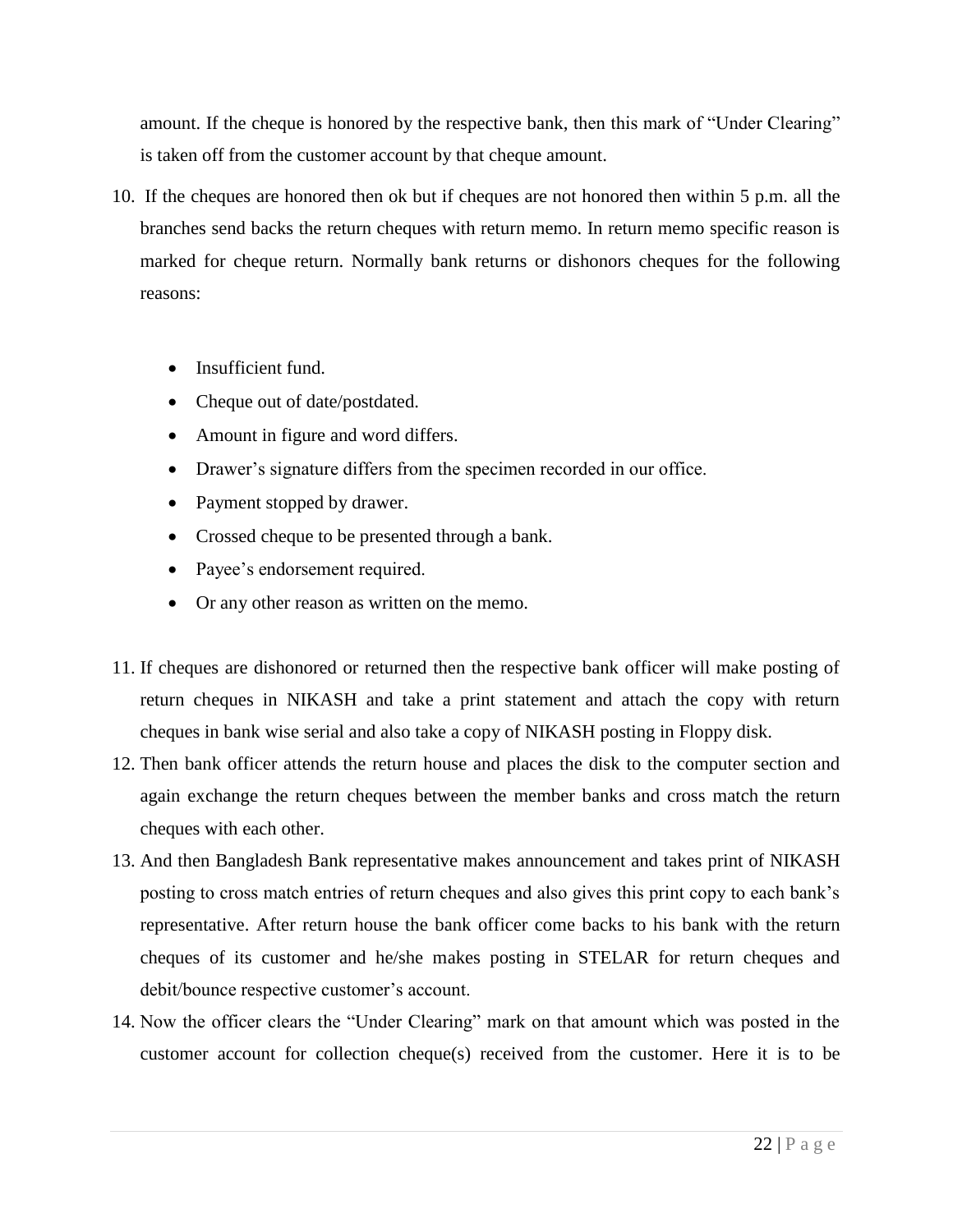mentioned that the customers can withdraw cash from his/her account other than the amount that was credited to his/her account on behalf of receiving the cheques for collection.

15. The clearing section of Bank collects cheques for next day clearing and repeats the same procedure for collection of cheques on behalf of the customer account. The clearing activities require very high concentration by the responsible officers of the bank because errors may give raise to problems.

#### <span id="page-28-0"></span>Cash Section:

Cash is the liquid form of an asset, which needs to be managed efficiently in any business and in banking business management of cash, is of enormous importance because banks deal with depositor"s money. A bank pays cash to its customers and receives cash from them on various deposit and checking accounts. Bank must be ready to pay cash to its depositors when they demand it. For this reason bank must have enough cash in its hand to satisfy its customers demand. On the other hand, if bank keeps too much cash in hand in hand then the excess amount of cash will bring no earnings for the bank. Thus in banking business demand and supply of cash needs to be managed efficiently otherwise the bank may fall into problem like cash shortage when a customer wants to withdrawal cash.

Cash section of a bank/branch deals with the inflow and outflow of cash into the bank/branch.

As a part of my job rotation in the Principal Office Branch as a Management Trainee, I was also assigned in Cash Department of this branch. This was my first experience to enter in the Teller area of a bank.

As a banker I realized that cash section is a place of vast responsibility as tolerance level of error is zero percent. The most important task of a teller is to ensure accuracy while giving prompt service to the client over counter to satisfy the customer.

Cash is one of the important departments of branch in the sense that is contributes positively to the bank in terms of Goodwill and Customer Satisfaction with its quality and prompt services. The Principal Office Branch has a well operational cash section. Normally the cash section performs the following activities as described chronologically: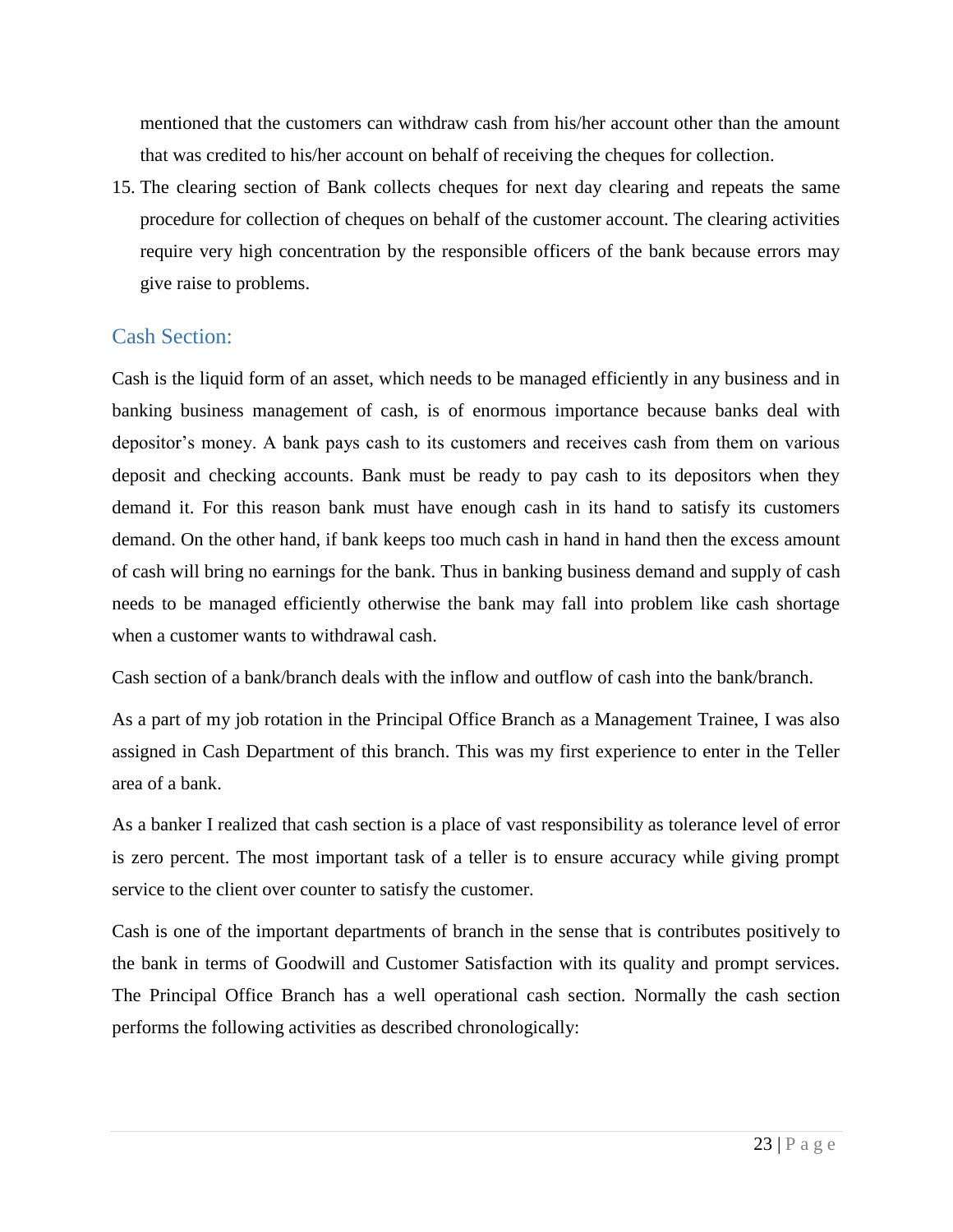### **Receive Counter:**

### **Cash Received Over the Counter:**

Receive counter receives cash deposits over counter from the customers. In cash receive emphasis is given to accuracy not speed, speed will come naturally with experience. The sequential task of cash receives can be stated as follows:

- At first count the notes that are received from the customer for deposit in account and check for fake notes by fake note detector.
- Check Deposit Slip whether its wording confirms with the amount of cash received by the teller. Then teller checks the account number in which the money is to be deposited, name of the account, date, depositor's sign etc. For customer of same branch we can receive any amount of money in the customer account and for customer of other branch we receive a maximum taka 50,000 under any branch banking facility.
- Give Cash Receive Seal on the deposit slip and signature of the receiving teller.
- Cross cheque the contents of Counter Part with the Banks part of Deposit slip.
- Take a second authorization signature from authorized officer.
- Give the counterpart (customer copy) of the deposit slip to the customer.
- Credit the deposited amount to customer account by accurate posting in STELAR and write the transaction number on the deposit slip.
- Then give posting in cash register usually maintained in a MS-EXCEL sheet maintained by receiving teller and mention denomination notes received.
- Keep the notes in the respective drawer of teller desk.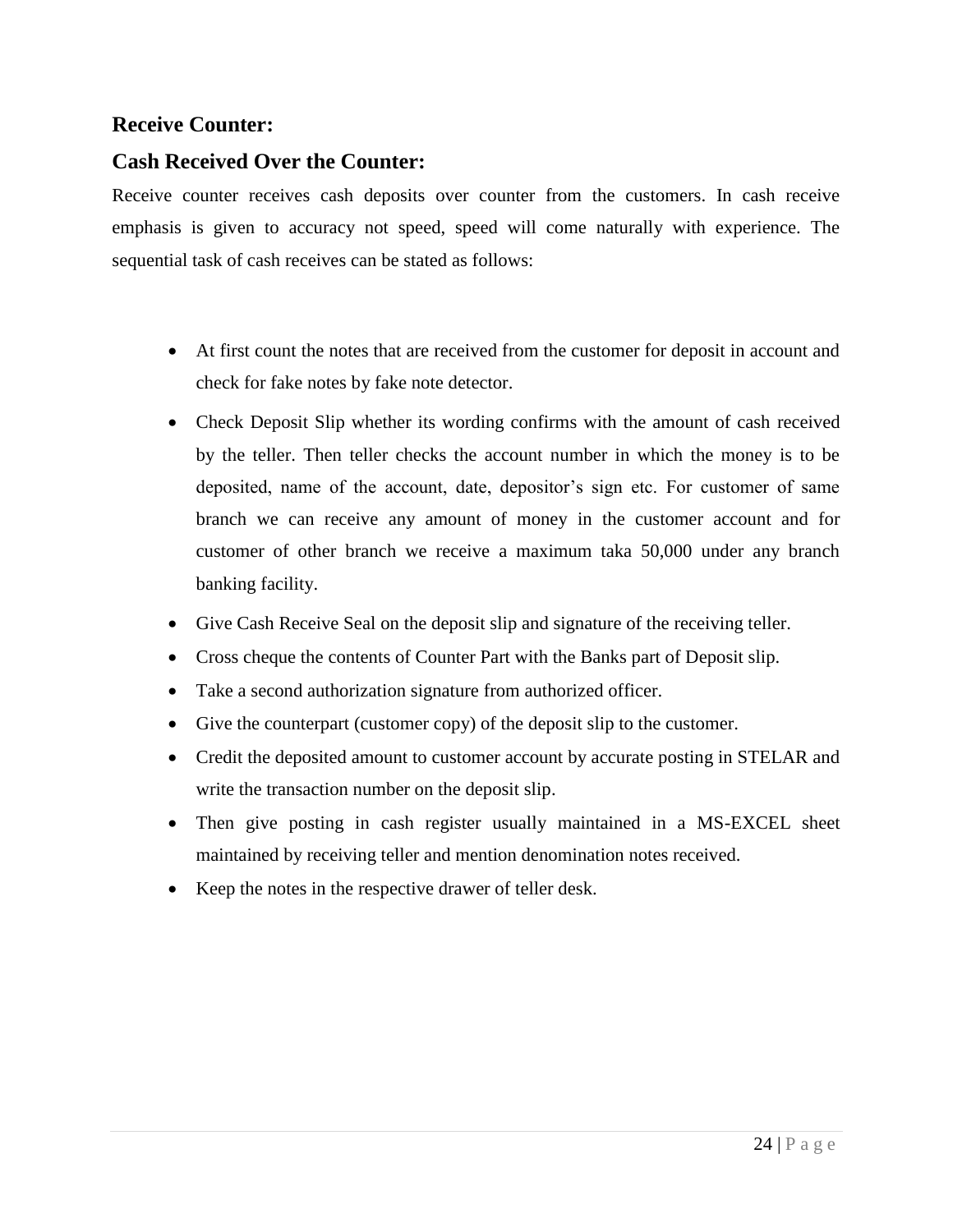#### **Cheque Received Over the Counter:**

Customer also deposits account payee cheques by deposit slip in their accounts. The sequential task of cheques receives can be stated as follows:

- Here the teller checks deposit slip and deposited cheque"s leaf number, account name, account number, date, depositor signature etc.
- Put receive seal on deposit slip and give proper mark on the cheque.
- Return the counter part (customer copy) of deposit slip to the customer.
- Put cross seal on the cheque.
- Send all the clearing and collection cheques to the clearing section.
- When the deposited cheque is a inter branch fund transfer then the teller gives a transfer entry in STELAR to transfer the fund from one account to another account.

At end of the day receive counter generates a report for the Cash In-Charge. The report furnishes data on cash received from customers over counter for various purposes. Then the end balance of the day is checked with the sum of cash received form vault at the opening of the day and total cash received over the counter in that day.

### **Payment Counter:**

In the payment counter cash is paid to the customer when they demand cash by placing a cheque over the counter. Payment counter carry-out its task as follows:

 Upon receiving a cheque for payment from customer the teller checks the cheque leaf number, its wording, and date, branch name properly. Teller gives emphasis to date, amount, and signature. Date must be current date or not more than 180 days earlier, amount in figure and word should be the same. Teller also checks whether the word "Bearer" is crossed or not, whether it's a cross cheque and whether the cheque is in the name of a company or a firm.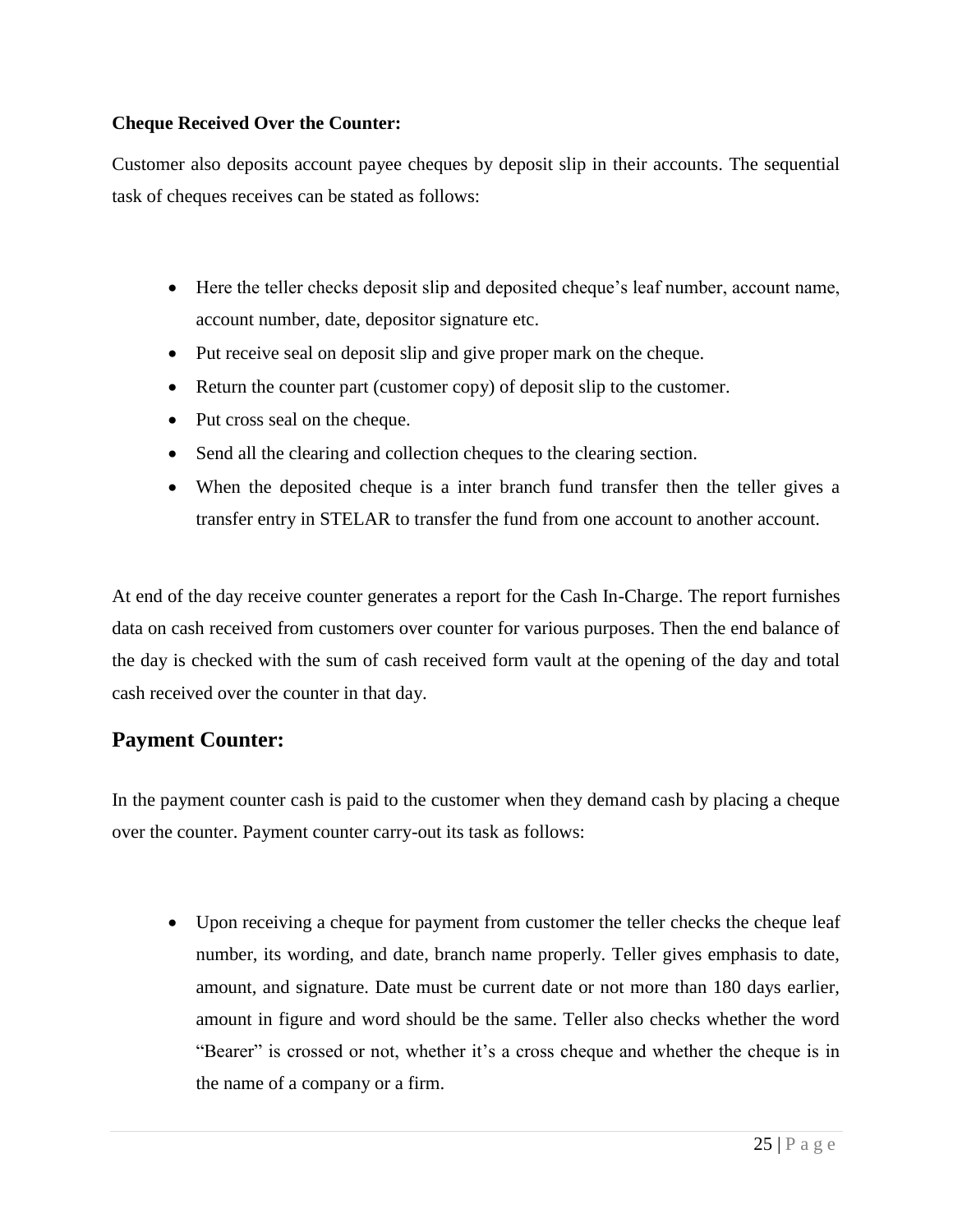- After that the teller verifies the signature with the specimen signature and gives verification seal and signature on the cheque.
- The teller also checks whether this A/C belongs to this branch. For other branch's cheque more than BDT 50,000 is not to be paid over counter.
- Check whether proper endorsement is given behind the cheque leaf in case of a cheque where payee is company or firm. For cheques in the name of company or firm attestation is required along with the company"s or firm"s common seal of "*To be paid over the cash counter"*.
- Put 'paid' seal on the cheque.
- Take receiver signature on backside of the cheque from the customer and verify it with earlier one given on backside when placing the cheque in the counter and make payment to the client. And also write down the denomination of notes behind the cheque.
- Give posting in Stelar and debit Drawer account and write the transaction number on the top of the cheque.

At the end of the day, the payment teller also reports to the Cash In-Charge providing data on Receive from vault, payment from counter. The end balance of the day should equal to the difference between receive from vault and payment made to the customers over the counter.

#### **Cash Management:**

Cash Management means the management of inflow and out flow of cash of the Branch. It forecast cash inflows and outflows of the branch and accordingly arranges adequate cash to meet client"s cash withdrawal demand. But it should be noted that excessive cash holding will have a negative impact on the earning potentials of the branch.

Thus most important task of Cash Management is to make tradeoff between this two i.e. ensuring sufficient liquidity to meet customer demand of cash and avoid keeping excess cash in hand so that bank don"t have to be deprived of earnings. Usually this job is assigned to Cash In-Charge of the Branch. The Cash In-Charge's responsibilities are stated below sequentially: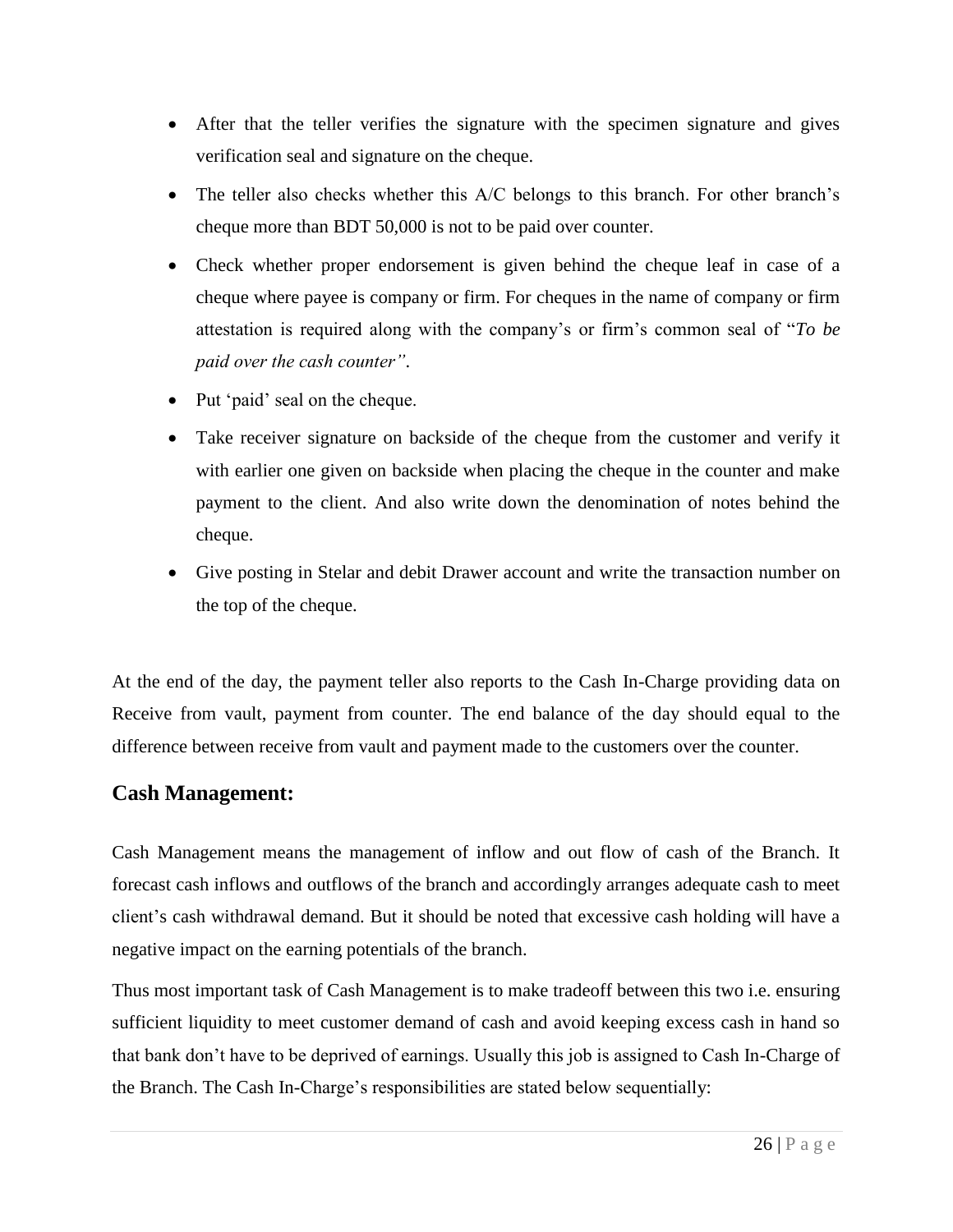- The Principal Office Branch also works as the feeding branch for other branches in Dhaka Zone. That means it channels cash in and out to each branch of this zone. If any branch requires cash or deposit surplus cash, then the respective branch has to give one-day prior requisition. And then Cash In-charge of Principal Office Branch channel fund accordingly.
- Maintain vault register for in and out flow of cash in the vault by amount and by denomination. Vault is a strong room under joint custodian where all the cash are stored of a Branch. In cash register the Cash In-Charge records each and every transaction of cash and confirms the balance after each transaction. So any one can know the current cash status of the Branch at any time. And here in PO Branch the Vault limit is Max. BDT 25 million that means the cash In-Charge always try to maintain cash balance below this limit. But if sometime, cash receive overweighs cash payment heavily then the vault balance exceed this limit and then cash in-charge deposit excess amount to our account in Uttara Bank or in Bangladesh Bank as per the instruction from treasury. And when vault suffers from cash shortage then Cash In-charge as per direction of Treasury, draws cash from Bangladesh Bank A/c or Uttara Bank A/c.
- And at the end of the day Cash In-Charge along with joint custodian will cheque the vault cash balance with the balance in the Vault register.
- Also Cash In-Charge give opening cash at the beginning of the day to the teller and collect the day end cash in the hand of teller and keep it in vault.
- This section also provides foreign remittance service to its customers. Usually it collects foreign remittance through ITT (International Telegraphic Transfer), and FDD (Foreign Demand Draft). In case of ITT if the amount is below USD 2000 then the bank charges no commission. It just debits Corporate Office Account at Mid-Rate and Credit Customer A/c at TT clean Rate. This difference is Bank"s earning under the head of Exchange Gain. And for amount above USD 2000 bank charges commission based on purpose of the remittance received.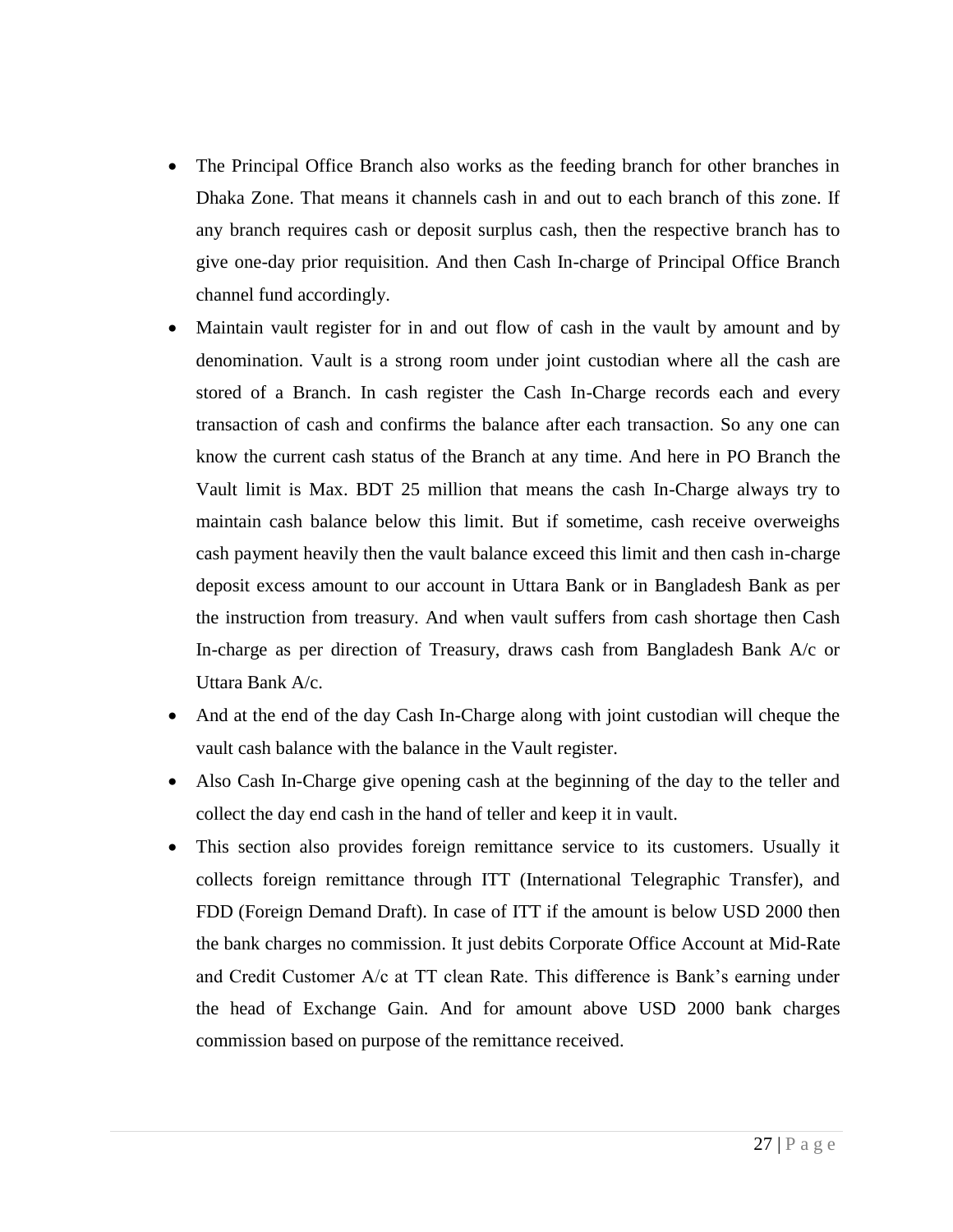This section also renders TC Dollar Endorsement for the visitors to abroad. And as per rules one individual can endorse \$ 3000 per annum. And out of this \$1500 can carry as cash and remaining by TC (Traveler's Cheque) from 3<sup>rd</sup> party as EURO, AMEX etc. as Bank Asia Limited has no TC of its own. Here for endorsement of dollar bank requires necessary papers as Original Passport, Visa duly stamped, Air Ticket, duly filled up T/M Form.

Beside this we purchase cash dollar from foreign visitors within one month of his/her entry. And we purchase the cash dollar @ cash purchase rate and keep passport copy of the customer at the time of payment.

For this remittance transaction this section prepares various regulatory report daily as well as monthly bases and send those to Corporate Office and Bangladesh Bank through Corporate Office.

Due care and concentration is required to perform all these activities successfully and flawlessly and this is very crucial for smooth continuation of Bank business as cash is treated as the most sensitive asset of any organization. And for bank it is the lifeblood proper circulation of which result on the good health of the bank.

#### <span id="page-33-0"></span>**Internship Position, Duties and responsibilities:**

From the beginning of my three months internship program, Manager Operation Mr. Md. Murshed Alam assigned me under **Mohammad Taufique Morshed Hasan, GB in Charge (Principal Office Branch)**. During this time, I got the experience to work under different departments. It was an enjoyable and educative experience for me. The most entertaining part of working for Bank Asia is their Job rotation program. Though I was assigned to general banking department, I had to work for cash section and credit department for sometimes. My duties and responsibilities are given below:

### <span id="page-33-1"></span>Customer Service department:

The very first day of my Internship program I was assigned to customer service section under supervision of **Morzina Akther Tuhin & Md. Shafiqul Islam**. Customer service department is the first opportunity to know about the customer and customer gets to know about the bank. Customers come to the bank to get several services. It started with opening Savings, FDR,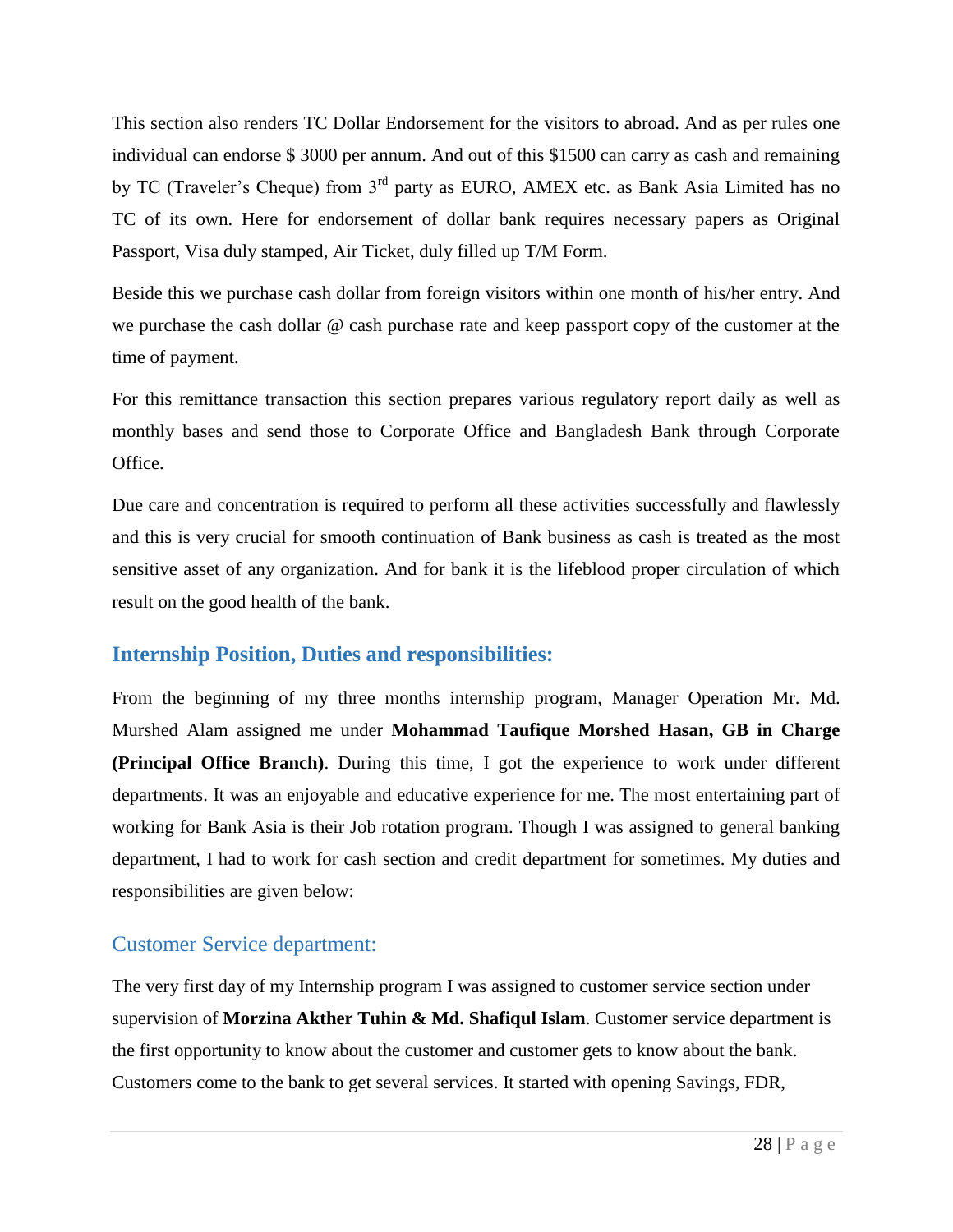Deposit, Current accounts. They request cheque book requisition and collect cheque book from customer service section. Customer service helps the customers to know about all the information about the bank.

From the very first day I had to help customer with their cheque book requisition, cheque book deliver and had to help them with account opening form. When customers came to open a savings account I had to collect some papers from them which is regulated by Bangladesh Bank. Without these information and paperwork no ones can open a bank account. Before opening an account, I had to ask for the documents from clients:

### **For Individual**:

The customer must observe proper documentation formalities before opening an account with the Bank. Each account holder needs to submit the following

- Two Copies of passport size photograph of the applicant attested by the introducer
- One copy passport size photograph of the Nominee attested by the applicant.
- Signature Card duly signed.
- A/C opening form duly filled in
- Copy of passport/National Identity Card/ Voter ID Card/ Nationality Certificate from Ward Commissioner or Union Perished Chairman.
- Transaction Profile Form duly filled in and signed.
- Declaration form on Money Laundering duly signed.
- Any other Documents required by the Bank from time to time.

It should be noted some additional documentation and formalities to be observed before opening the account for the following entities:

### **For Limited Company**:

- Certified true copy of memorandum and Article of Association
- Certified true copy of certificate of Incorporation
- Certified copy of Certificate of Commencement of Business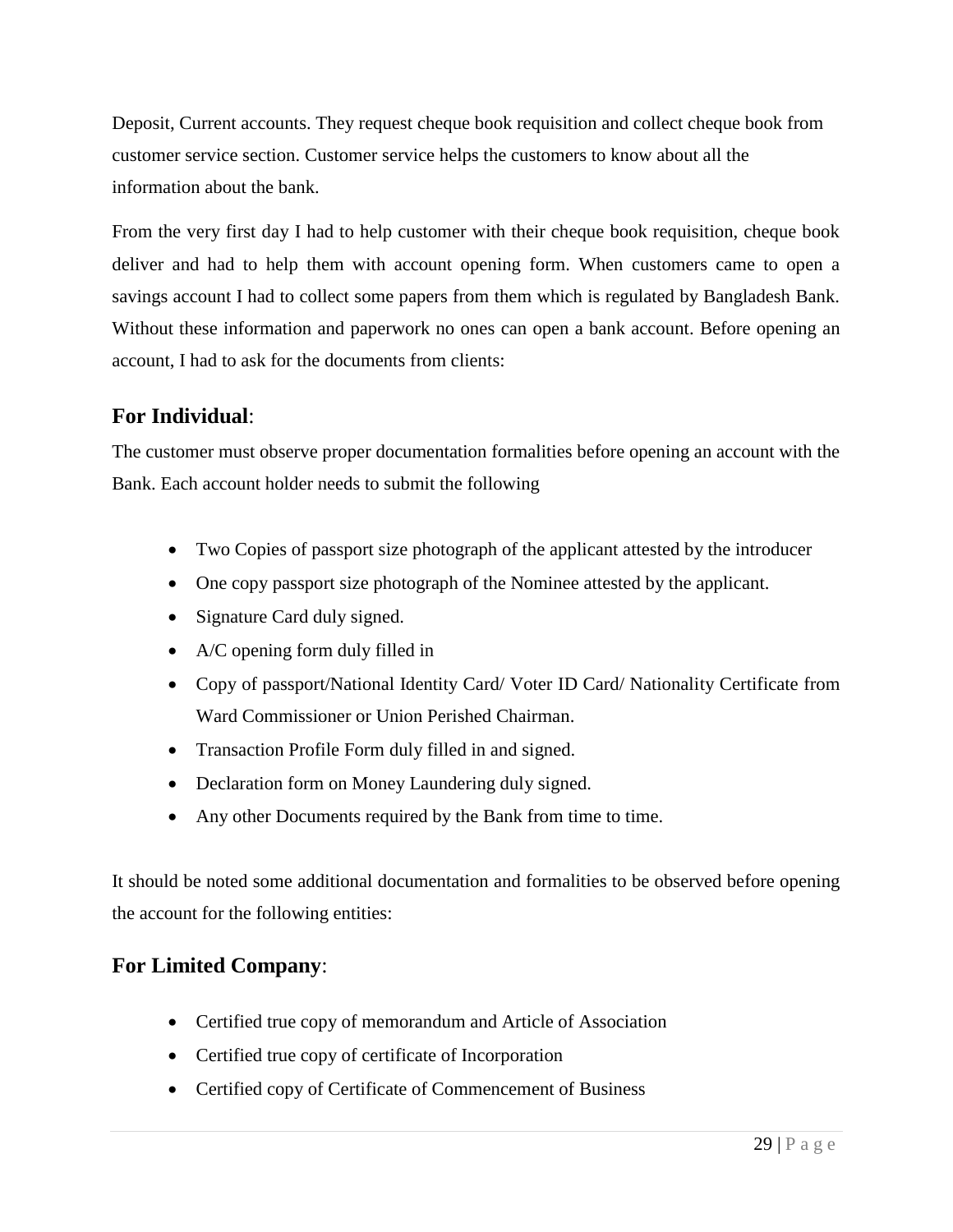- Copy of the Resolution of the Board of Directors authorizing for opening account and specimen Signatures for operation of the Account duly attested by the Chairman.
- Latest audited Balance Sheet
- Trade License
- Tin Certificate

#### **For Partnership Enterprise:**

- Certified copy of the constitution of the firm.
- Registered Partnership Deed/duly Notarized Partnership deed at will (incase of unregistered firm)

#### **For Associate/Club/Society/Charity etc.:**

- Minutes of the Committee meeting authorizing the opening of an account with the Bank duly certified by the Secretary and the Chairperson.
- A copy of Laws and Bye-Laws/Constitution duly attested by proper authority.
- A Copy of the resolution of the Committee authorizing Signatories to operate the account
- Certificate of Registration; where applicable.

### **For Proprietorship Enterprise:**

- Trade License
- Tin Certificate

So after checking those documents I had to give customers an account opening form where they used to fill up their information and put their signature on.

This form was consists of Personal Information page, Information about Nominee, KYC Profile Form and FATCA (Foreign Account Tax Compliance Act). I had to check if they filled up that information or not. After this I used to update their Transaction Profile where I mainly setup a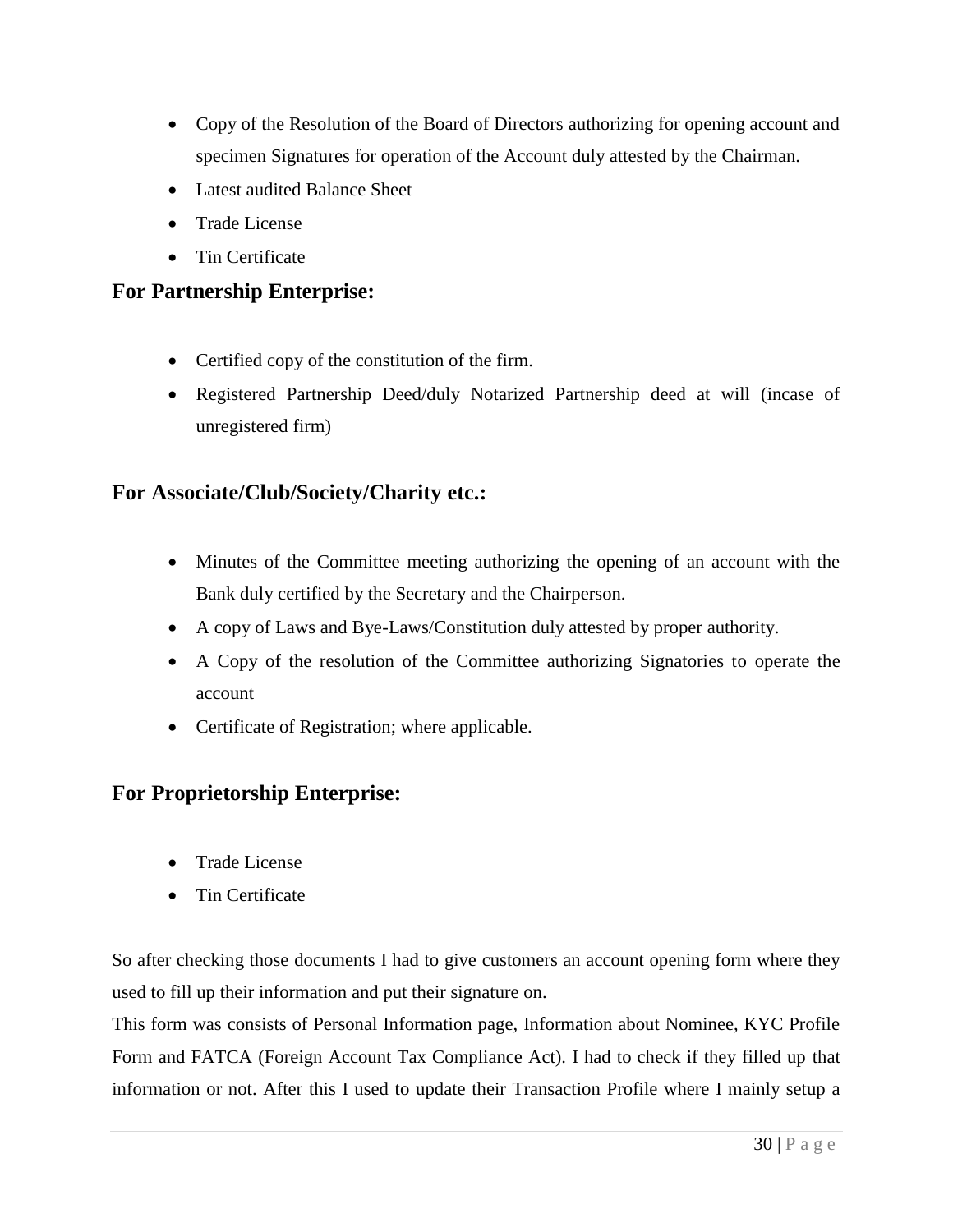limit for their monthly transaction depending on their income. However, customers can change that limit any time they want by giving proper cause.

After opening the account they used to request for cheque book and ATM card through an application form. Clients normally gets their ATM card and Cheque book with in the 4 working days after placing an order. At the time of delivery I used to check whether the cheque book or ATM card belongs to this client or not. If it is not then we used to want an authorization letter from the real owner with a signature on it.

### <span id="page-36-0"></span>Credit department:

I had to serve credit department for few days. As I was an intern and was not authorized to do same works as an employee so I got some minor works in my bag to be done with. One of these was to call the clients who took loan from the bank and now is paying it through installments. Sometimes clients forgets willingly to pay off these installments. I had to make them remember by calling them and asked nicely for the money. Sometimes it was not that easy and pleasant as it sounds. I had some bitter experience.

### <span id="page-36-1"></span>Cash section:

I did not work for cash section on a permanent basis. **Cash in charge, Md. Aftab Uddin** used to call me in some urgent hour when there was lack of man support due to absence of other employee. I used to carry cash from Principal office branch to other branches as Principal office branch is the feeding branch of Dhaka region. That was the most risky but unforgettable experience of my professional life.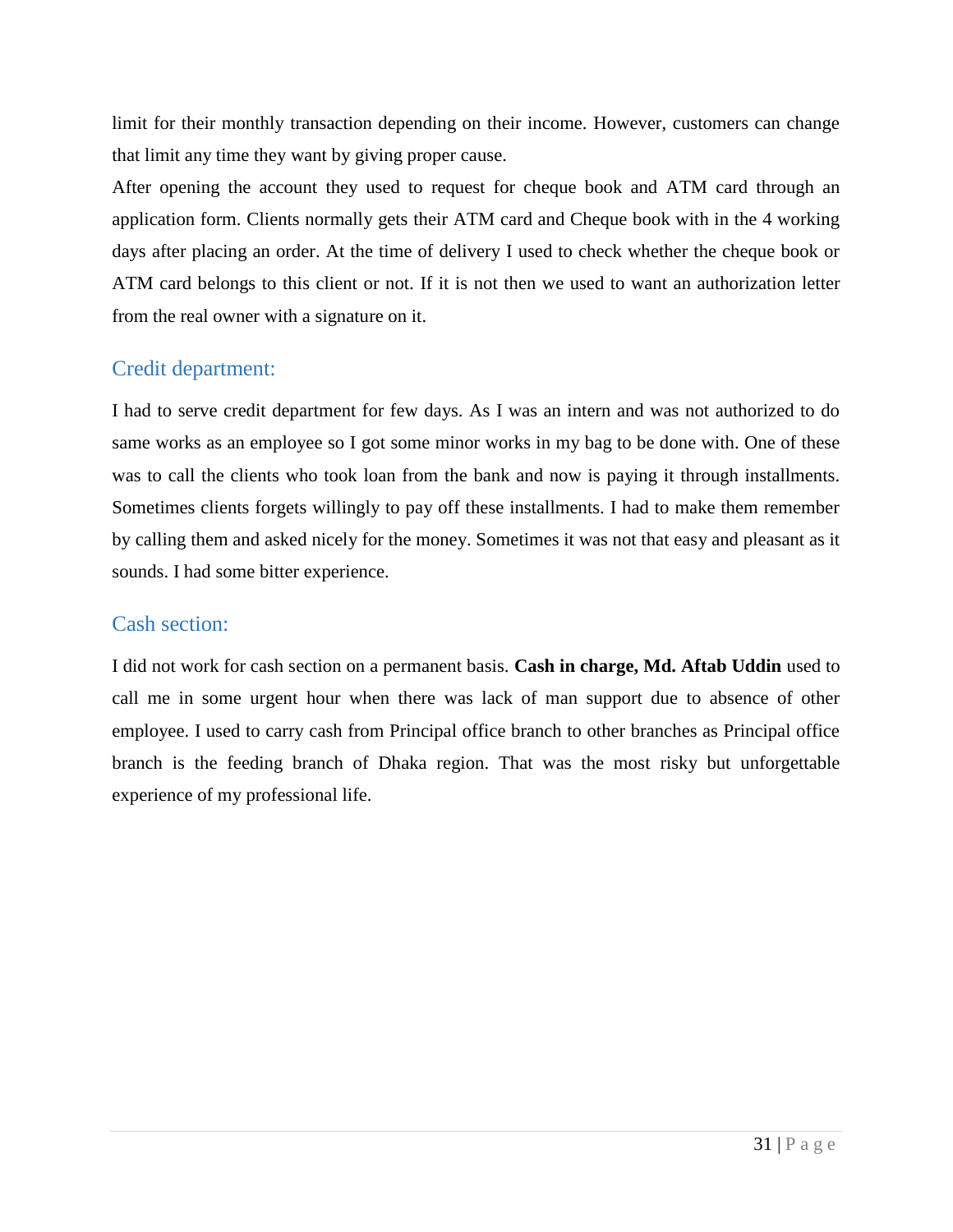## **A Statistics about Number of New Accounts were opened during three months:**

During the time of my internship (22-August-2017 to 19-November-2017), Bank Asia Principal Branch served the customers with opening their desired Bank Account. Here is some partial statistics showing numbers of savings, current, DPS+, FDR etc. Were opened on customers request by Principal Office Branch.

| Savings Account (SB)               | 196 |
|------------------------------------|-----|
| Current Account (CD)               | 69  |
| Deposit Pension Scheme Plus (DPS+) | 46  |
| Triple Benefit Plus                | 01  |
| Fixed Deposit (FDR)                | 93  |
| Shonchoy E Koti Poti (SKP)         | 07  |

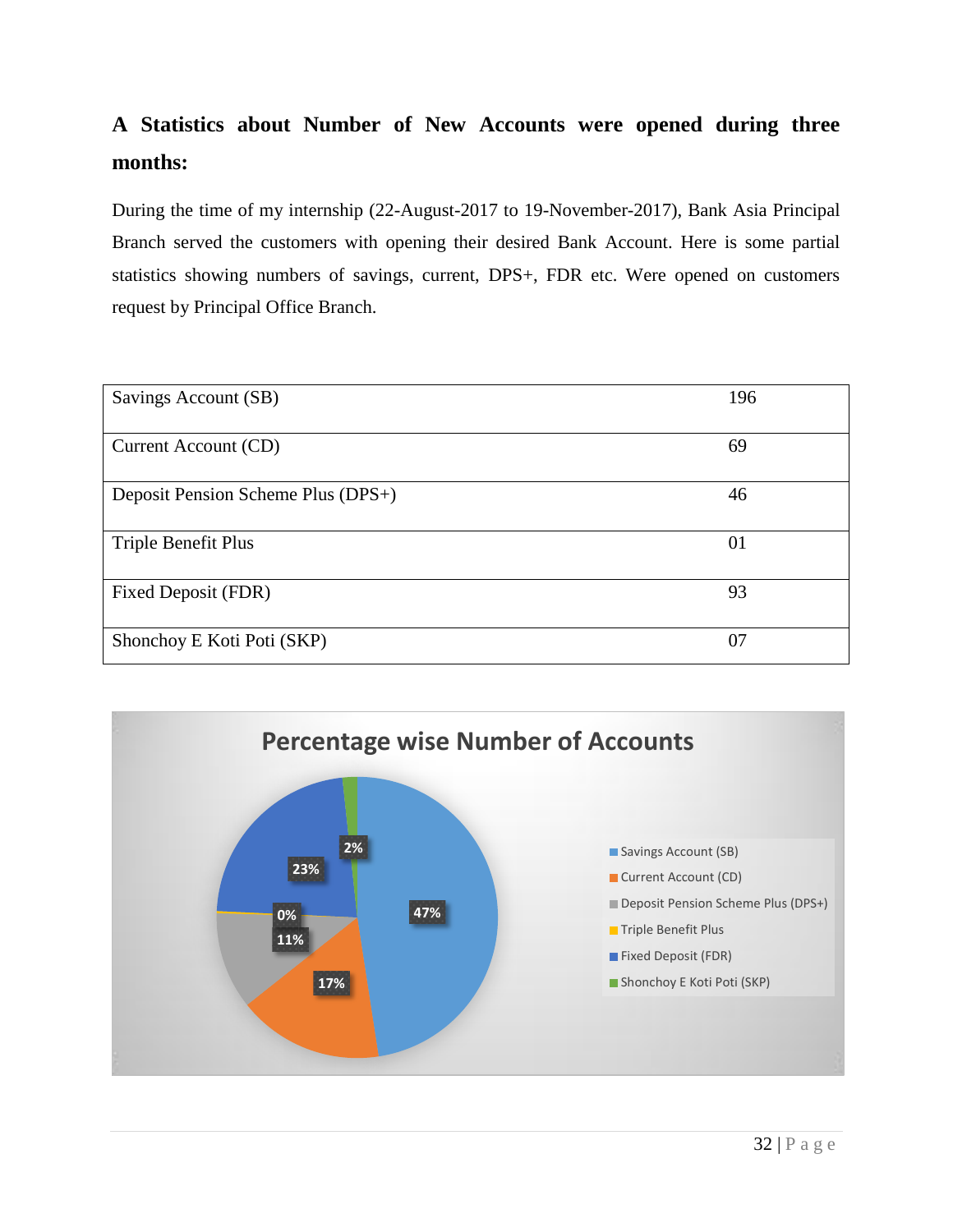### <span id="page-38-0"></span>**Lesson Learned from The Internship Program:**

In our Academic years we learn about theories. In my "Bank Management and Electronic Banking" course I got some Ideas of Bank activities. But all of these were theoretical knowledge which gave me a head start about bank activities. But in my three months internship program I was able to learn and work for bank which gave me practical knowledge. Moreover, it gave me a clear Idea about professional life. On the very first day, I remember of getting a call from HR department and they told me clearly that Punctuality and formal attire is the most important thing to work for Bank. I was at the Head office at sharp 10.00 A.M. and from that day I was never late for a single day.

To be very honest I had never did any transaction in Bank I had no Bank account also. This program helped me to learn from practical situation about banking activities.

Another tremendous lesson I learned from this program is that an employee should be ready to take any kind of challenge while working for any organization. For example I started my Internship program in customer service but during this three months I had to work for Credit department, foreign trade and Cash Section. So I will be ready for any kind of job rotation situation in my future career.

### <span id="page-38-1"></span>**Concluding Part:**

#### <span id="page-38-2"></span>Findings:

- 1. There is a noticeable lack in work force. Consequently, the amount of work is awfully huge compared to other branches as it is main branch of Bank Asia. Compared to work pressure work force is very low.
- 2. Bank Asia provide employee grooming and training to its current employee. With this less workforce compared to its work pressure when an employee is sent for any training program the branch has to work with even less employee. This put more pressure on other employee.
- 3. The internet facility and the system is not up-to-date. Sometimes because of system failure customer cannot get desired service with in their desire time.
- 4. The customer is not encouraged enough to use Bank Asia Internet banking apps by which they can check their balance. Therefore, every time a client needs to know his/her account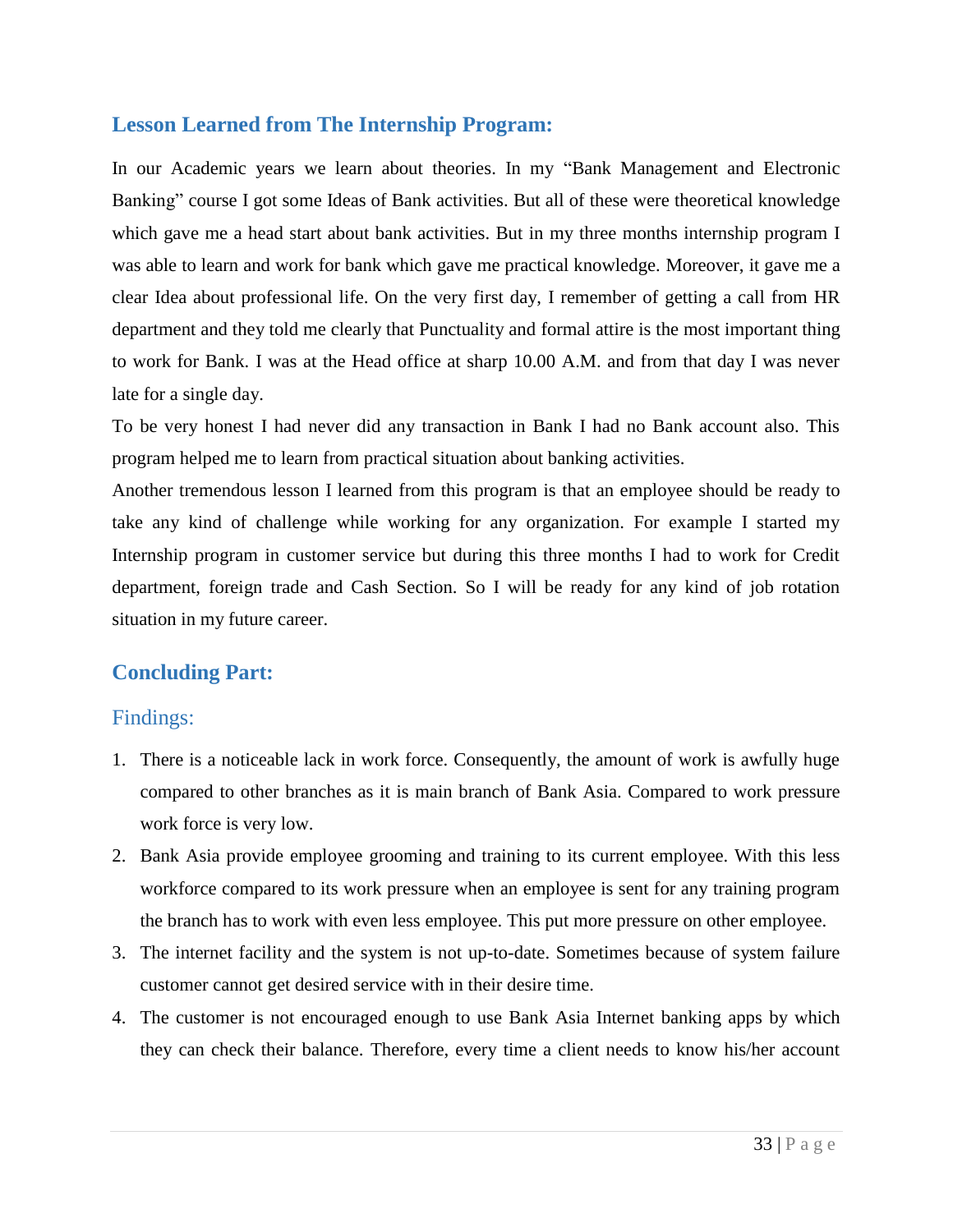balance, s/he calls at the customer service to know about it and this wastes time of customer service officer.

- 5. For lack of promotional activities Bank Asia is not popular in rural area.
- 6. FDR, DPS rate is not enough to encourage more customers and give the bank a competitive advantage.

#### <span id="page-39-0"></span>Recommendation:

Some recommendations appear in my mind that can be followed by Bank Asia and can be helpful in its way of being a market leader. These are given below:

- 1. Recruit more employee is the first and most important step of them all. This will ease the work pressure on the current employee and the client will get the desired service satisfaction as employees will have more time to spend with customers.
- 2. Update internet facility and system tools which will save time and also bring customer satisfaction.
- 3. Increase FDR and DPS rate through lots of market researches to get the competitive advantage and more customers.
- 4. Work on more promotional activities such as TVC, newspaper advertisement to get more popularity among Bangladeshi people.
- 5. Encourage customers more to use Bank Asia internet banking apps through which they can check their account balance. This will save time of customer service officer to provide better quality service to the client.
- 6. Training Program for trainee officer who are new to the branch will make them comfortable to work and other employees don"t have to waste time to teach them about work.

#### <span id="page-39-1"></span>Conclusion:

In the past there was only the government banks in operation and public had no other option to go to other institutions for quality service. Now the scenario is quite different. A good number of private commercial banks have come to the market along with some foreign banks with global experience making the scenario tougher for domestic players. Now a day"s bank is not just selling services but also selling solution to the business community and individuals for the financing needs. So it is very important to ensure most efficient work force with innovative